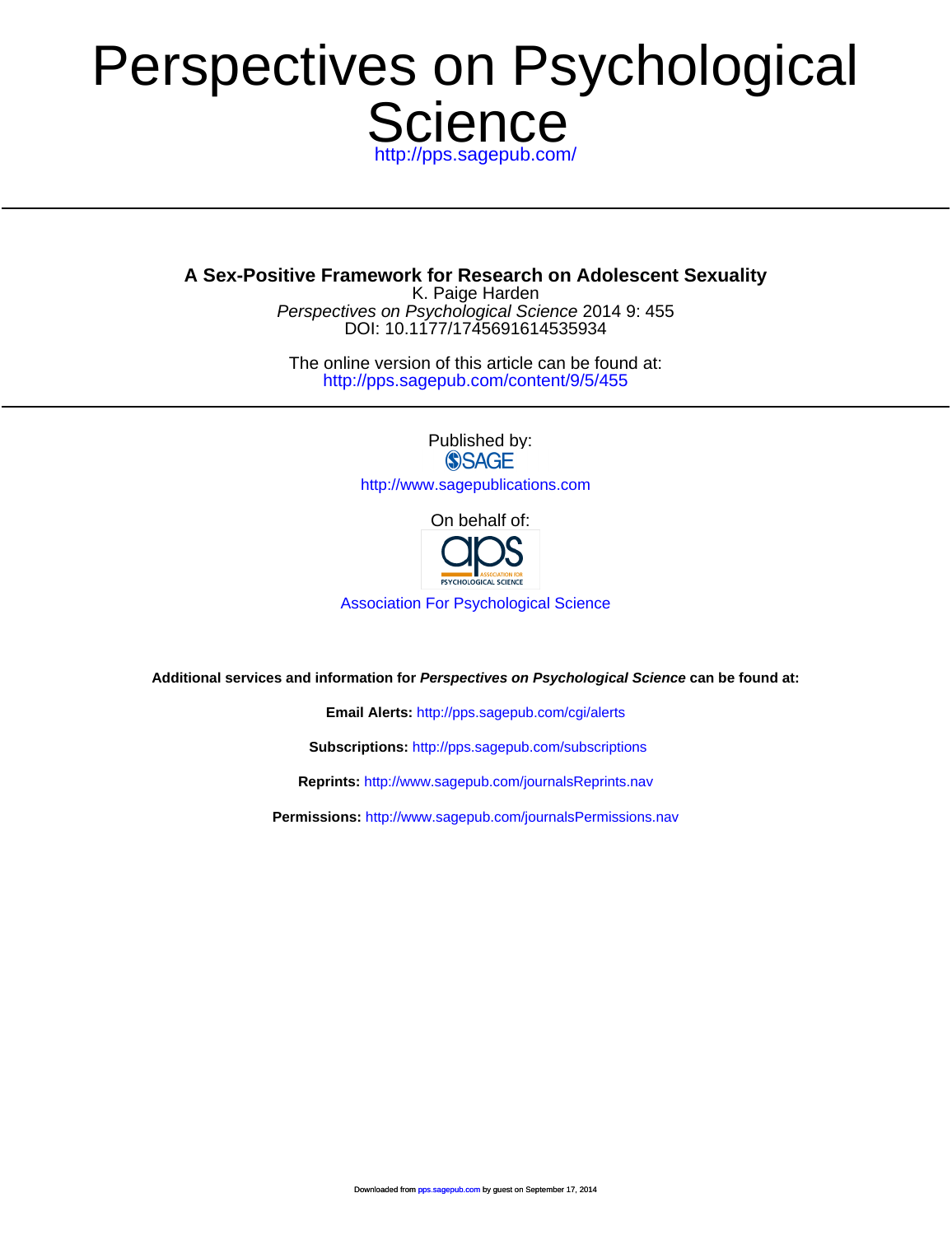# A Sex-Positive Framework for Research on Adolescent Sexuality

# K. Paige Harden

University of Texas at Austin

# SYCHOLOGICAL SCIENCI

Perspectives on Psychological Science 2014, Vol. 9(5) 455–469 © The Author(s) 2014 Reprints and permissions: sagepub.com/journalsPermissions.nav DOI: 10.1177/1745691614535934 pps.sagepub.com



#### Abstract

In this article, I propose a sex-positive framework for research on adolescent sexuality in which I consider consensual sexual activities in adolescence as developmentally normative and potentially healthy. The sex-positive framework is contrasted with the predominant "risk" perspective that presumes that abstinence from sexual activity is the ideal behavioral outcome for teenagers. Evidence from longitudinal and behavioral genetic studies indicates that engaging in sexual intercourse in adolescence does not typically cause worse psychological functioning. The relationship context of sexual experience may be a critical moderator of its psychological impact. Moreover, cross-cultural data on adolescents' contraception usage, unintended pregnancy, and sexually transmitted infections suggest that, despite the unacceptably high rate of negative health consequences among U.S. teenagers, adolescents can have the developmental capacity to regulate the health risks inherent in sexual activity. Understanding adolescent sexuality can be fostered by considering sexual well-being, a multidimensional construct that incorporates an adolescent's sexual self-efficacy, sexual selfesteem, feelings of sexual pleasure and satisfaction, and freedom from pain and negative affect regarding sexuality. New research is necessary to understand the development of adolescent sexual well-being, including its normative age trends, its reciprocal links with sexual behavior, and its impact on psychological and physical health.

#### Keywords

adolescence, age at first sex, sexual development, behavior genetics, sexual well-being

Our parents look on in disbelief

as we pioneer delights they thought only they knew

before those delights gave them us.

*—*Debra Spencer (2004), "The Discovery of Sex"

Few topics incite as much controversy as adolescent sex. In debates about abstinence-only sex education (Kohler, Manhart, & Lafferty, 2008), parental notification laws (Dennis, Henshaw, Joyce, Finer, & Blanchard, 2009), teenage access to emergency contraception (Committee on Adolescence, 2012), purity balls (Gibbs, 2008), and the so-called hookup culture (Rosin, 2012), society is asked to "stare down the barrel of teenage sexuality" (Alford, 2013). Adolescent sex is commonly perceived both by American society and in psychological research as an inherently deviant behavior, whereas abstinence from sexual activity is often presumed to be the healthiest behavioral outcome for teenagers. In contrast, a small but persistent chorus of voices (e.g., Diamond & Savin-Williams, 2009; Fine, 1988; Halpern, 2010; Savin-Williams

& Diamond, 2004; Schalet, 2011; Tolman & McClelland, 2011) has called for a new paradigm for understanding adolescent sexuality, one in which teenage sexual experiences are regarded as both developmentally normative and potentially healthy. Yet, much of this sex-positive discourse remains centered within qualitative sociology and feminist social commentary and has only recently begun to receive attention as hypotheses that merit rigorous empirical investigation by quantitative social scientists. In the current article, I aim to further bridge this gap. I describe the emerging body of cross-cultural, longitudinal, and behavioral genetic research that challenges the conclusion that adolescent sex typically results in negative psychological consequences. Moreover, I discuss how sexual well-being can be operationalized within

Corresponding Author:

K. Paige Harden, Department of Psychology, University of Texas at Austin, 108 East Dean Keeton Stop A8000, Austin, TX 78712-1043 E-mail: harden@psy.utexas.edu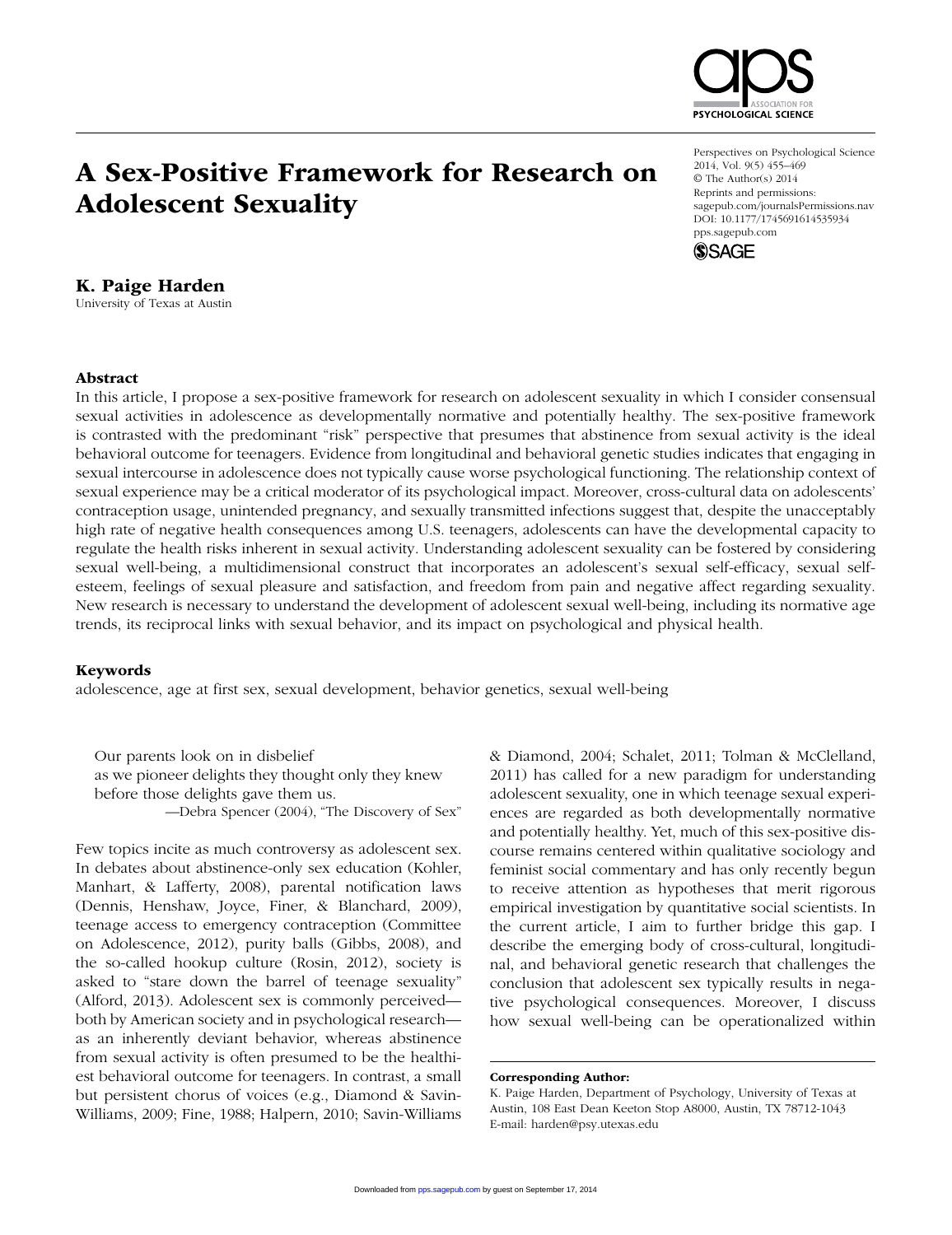quantitative social science, and I describe how considering the potentially positive dimensions of adolescent sexuality opens exciting avenues for empirical research.

### A Sickness Best Prevented

Within a risk framework, adolescent sexuality is viewed as morally wrong, inherently deviant, and socially problematic. Individuals are expected to marry, and this marital relationship is presumed to be the normative and appropriate context for sexual behavior. This clearly excludes teenage sex, which in modern industrial societies is almost always nonmarital sex. The traditional risk framework is most clearly manifest in school-based, sexeducation programs, which emphasize the physical and psychological dangers of sexuality—unplanned pregnancy, sexually transmitted infection (STI), victimization, and psychological trauma—and unequivocally advocate for sexual abstinence until marriage (presumably to someone of a different gender) as the ideal behavior. For example, Texas Education Code, Section 28.004 mandates that "any course materials relating to human sexuality" must "emphasize that abstinence from sexual activity, if used consistently and correctly, is the only method that is 100 percent effective in preventing . . . the *emotional trauma* [emphasis added] associated with adolescent sexual activity." Such a curriculum "equates adolescent sexuality with a sickness best prevented" (Schalet, 2011, p. 209).

Perhaps more subtly, this traditional risk perspective has also guided social science research on adolescent sex (Tolman & McClelland, 2011). Research has generally adopted "a medicalized, reductionistic, and implicitly moralizing view of adolescent sexuality as *risk behaviors* that threaten social welfare and public health" (Savin-Williams & Diamond, 2004, pp. 190–191). This view is evident in at least three ways. First, research on the precursors and sequelae of sexual activity is most frequently justified in the literature by making reference to its potential health risks. Implicit in this framing is that adolescent sexuality is interesting because it is dangerous, posing new vulnerabilities for disease and broken dreams. Second, the psychological outcomes that are investigated as consequences of sexual activity are typically adverse events, such as depressive symptoms, academic problems, or delinquent behaviors. Only rarely are potentially positive outcomes even considered. Third, sexual activity is operationalized in terms of behaviors—most frequently, whether an adolescent has had penile–vaginal intercourse—but rarely is contextualized with regard to relationships or desires. In this way, the meta-narrative of much of the literature consists of two questions: "What bad things happen when teenagers have sex?" and "What causes teenagers to have sex (which we know is important because it causes bad things to happen)?" More than 40 years ago, Reiss (1970) argued in *American Sociological Review* that (a) "deviant behavior . . . refers to behavior which is viewed by a considerable number of people as reprehensible and beyond the tolerance limit" (p. 78); (b) on the basis of adult objections, "premarital" sex qualified as deviant by this definition; and, thus, (c) social science researchers could study teenage sex using the theories applied to other deviant behaviors, such as delinquency or theft. With some notable exceptions, psychological research on teenage sex has remained rooted in this original formulation.

#### The Sex-Positive Counterpoint

In the last 50 years, there have been striking cultural and demographic changes that have altered relations among sex, marriage, and childbearing. Adolescent sex is not a rare behavior engaged in by a deviant few but is rather statistically normative. Of U.S. adolescents, 70% have had intercourse by 19 years of age (Martinez, Copen, & Abma, 2011). Furthermore, contraception and legal abortion have separated sex from pregnancy and childbearing. The current teen birth rate in the United States (29.4 births per 1,000 women) represents a historic low for American teens (Hamilton, Martin, & Ventura, 2013), a decline that is mostly attributable to increased contraceptive use (Guttmacher Institute, 2013). Sex and childbearing are even more disconnected for teenagers from European nations. For example, 23% of Dutch boys and 21% of Dutch girls reported having sex by 15 years of age (Godeau et al., 2008); yet, the Netherlands has one of the lowest teen birth rates in the world, with fewer than five births per 1,000 women (United Nations, 2011). Meanwhile, marriage in the United States is increasingly postponed, sometimes indefinitely. By 25 years of age, 44% of women have had a baby, but only 38% have married, and nearly half of first births are to unmarried women (Hymowitz, Carroll, Wilcox, & Kaye, 2013). The number of states that permit same-sex couples to marry is steadily increasing. There are entrenched cultural and political arguments regarding whether these changes reflect a liberation that is to be hailed as progress or presage a catastrophic breakdown in social order. However, for better or for worse, the traditional sexual ethic—in which sex is inextricably bound with procreation, and both are proscribed for everyone except married heterosexuals—no longer describes the typical American teenager or adult.

Concomitant with these social changes, a number of writers and activists have articulated a counterpoint perspective on sexuality. Supporters of the sex-positive perspective regard consensual sexual activities, for teenagers and adults, as potentially positive and healthy.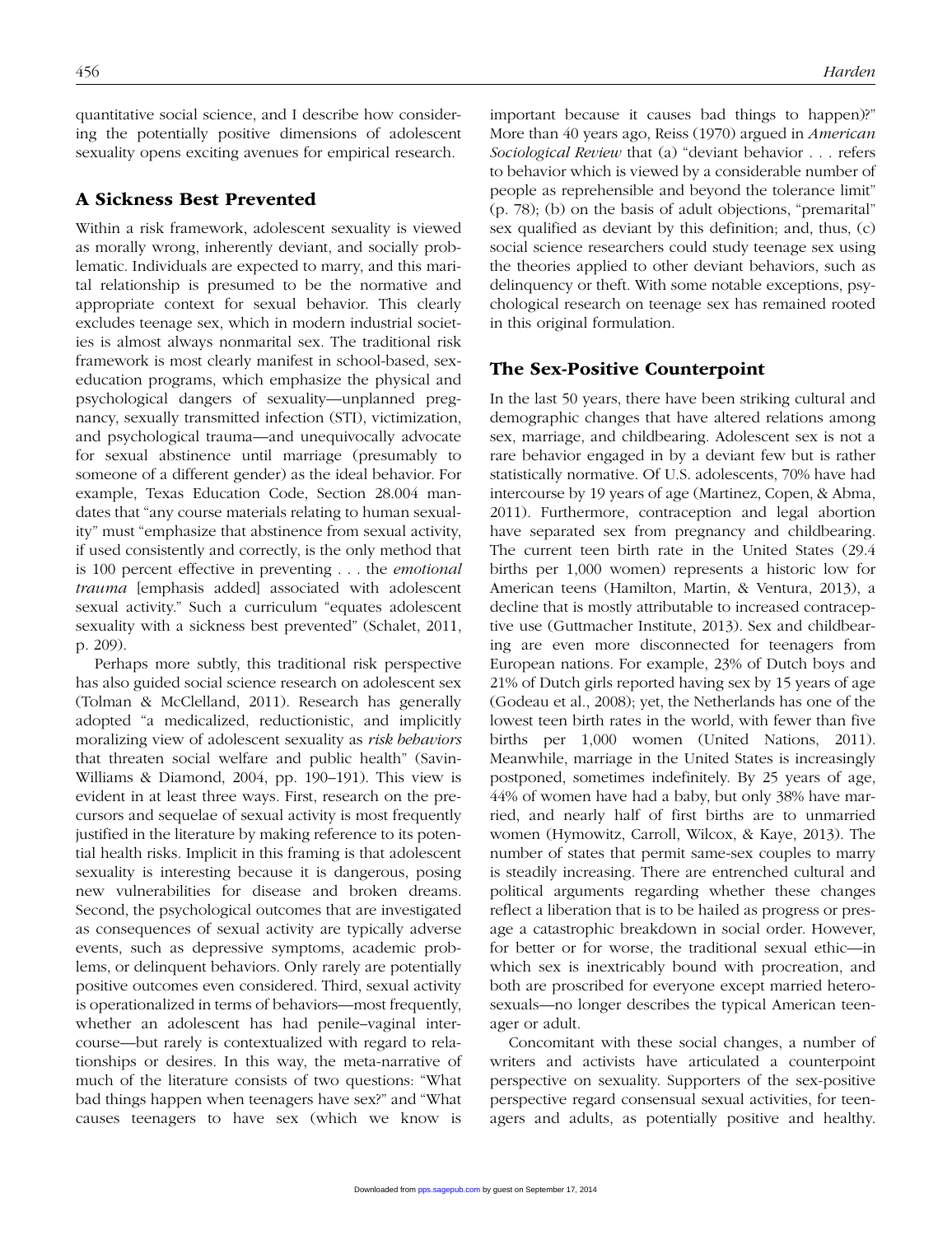Thus, sex-positivity encompasses a variety of sexual behaviors, sexual identities, and gender identities that are traditionally viewed as deviant, including not only sex that has been deemed deviant on the basis of age or marital status (such as teenage sex) but also lesbian, gay, and bisexual sexual orientations and experiences. The term sex-positive does not imply that abstinence from sexual activity is viewed negatively or that all sex is necessarily positive or healthy. This point is important and easily misconstrued: Supporters of a sex-positive position are not advocating that it is always good to be having sex. Rather, sexual abstinence is seen as one potential sexual choice that may (or may not) be the healthiest choice for an individual at a particular time. Supporters of a sex-positive perspective also do not seek to trivialize the risk-management aspects of sexuality; preventing negative consequences is an integral part of sexual health. Yet, central to the sex-positive perspective is that a healthy sexuality is more than avoiding unwanted consequences.

The sex-positive perspective articulates a strikingly different conceptions of adolescent sexuality. The role of psychological science is not to discriminate among competing conceptions of sexual morality: Just because teenagers are having sex does not mean that they ought to be having sex. However, conceptions of sexual morality can and do inform the specific hypotheses that motivate researchers' work. During the past 40 years of research on adolescent sexuality, the traditional perspective that teenagers ought not to be having sex has pervasively influenced the science of adolescent sexuality, leading to the recurrent hypothesis that sexual intercourse causes psychological harm. Similarly, the sexpositive emphasis on pleasure, consent, health, agency, and sexual-minority experiences can also meaningfully inform the science of adolescent sexuality by suggesting new hypotheses that warrant empirical attention.

Accordingly, research that is informed by a sex-positive framework differs from research that is situated within a risk framework in several key respects. First, sexuality is considered a normative and essential part of human development. Indeed, from an evolutionary perspective, sex is the point of adolescence: The overarching function of the biological, intrapersonal, and interpersonal changes of adolescence (pubertal maturation, increased novelty seeking, and social reorientation away from parents and toward peers) is to facilitate reproduction. Second, abstinence until marriage to a person of a different sex is not assumed to be the sole option for healthy sexual behavior (Santelli et al., 2006). Rather, there is potentially "a wide range of strategies through which adolescents learn about themselves, their bodies, intimate partners, and relationships within contexts where they are required to both manage risks and develop positive patterns for adult sexuality" (Tolman & McClelland, 2011, p. 242). Third, adolescent sexuality is conceptualized as having potentially positive aspects and consequences, including pleasure, intimacy, competence, and well-being. This conceptualization has ties to the larger field of positive psychology, in which researchers aim to understand human flourishing and positive subjective experiences (e.g., happiness, well-being, health, contentment, esteem, and optimism) as a counterpoint to the more typical focus on disease, disorder, and dysfunction (Linley, Joseph, Harrington, & Wood, 2006; Seligman & Csikszentmihalyi, 2000). Finally, as described by the National Commission on Adolescent Sexual Health, "sexual health is not defined by which sexual behaviors a teenager has or has not engaged in" (Haffner, 1995, p. 20). Rather, researchers whose studies are situated within a sex-positive framework consider the emotional, cognitive, and relational elements of adolescents' sexual experiences to be critical determinants of how these sexual experiences influence development, for better or for worse.

These themes are evident in two landmark definitions of sexual health. Nearly two decades ago, the National Commission on Adolescent Sexual Health wrote the following:

Sexual health encompasses sexual development and reproductive health, as well as such characteristics as the ability to develop and maintain meaningful interpersonal relationships; appreciate one's own body; interact with both genders in respectful and appropriate ways; and express affection, love, and intimacy in ways consistent with one's own values. (Haffner, 1995, p. 4)

More recently, the World Health Organization (2006) defined sexual health as

a state of physical, emotional, mental and social well-being related to sexuality; it is not merely the absence of disease, dysfunction, or infirmity. Sexual health requires a positive and respectful approach to sexuality and sexual relationships, as well as the possibility of having pleasurable and safe sexual experiences, free of coercion, discrimination and violence. For sexual health to be maintained, the sexual rights of all persons must be respected, protected, and fulfilled. (p. 5)

Both definitions highlight dimensions of adolescent sexuality beyond virginity—including physical pleasure, sexual subjectivity, bodily awareness and esteem, interpersonal respect, and intimacy. Yet, decades later, these dimensions remain infrequently represented within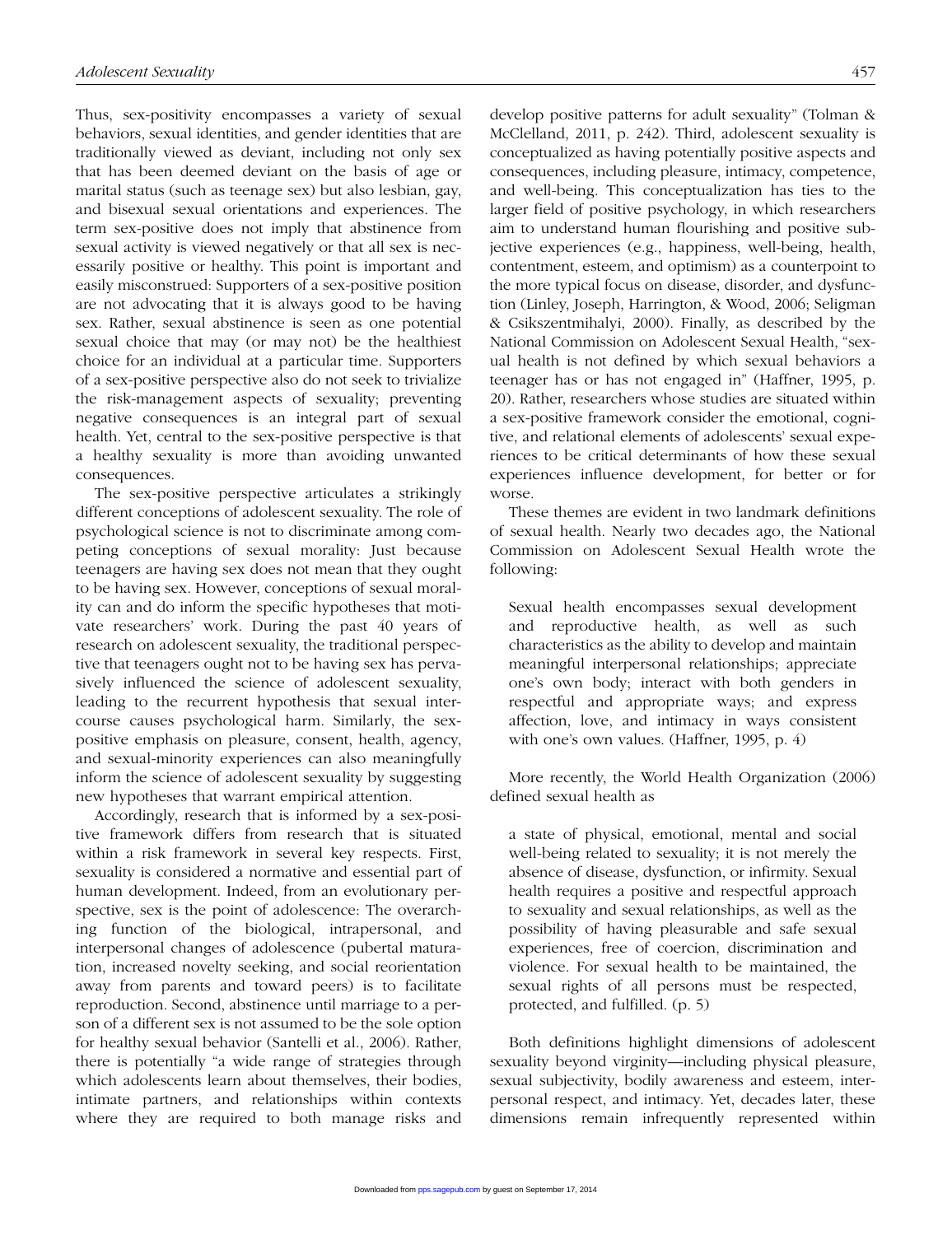quantitative psychological research, both in terms of how adolescent sexuality is operationalized and measured and in terms of which hypotheses are tested.

# A Second Look at the Negative Consequences of Sex

# *Health consequences*

Clearly, any sexually active person—adolescent or adult, married or unmarried—must manage their risks for the negative or unwanted health consequences of sex, including unintended pregnancy and STI. These negative consequences are widely considered to be particularly catastrophic for teenagers, because they are not yet functioning as fully autonomous adults (i.e., financially and residentially independent).<sup>1</sup> These negative consequences do affect an unacceptably high number of U.S. adolescents. Teenagers and young adults (15–24 years of age) account for half of the approximately 19 million new STI cases each year (Guttmacher Institute, 2013). In 2011, there were 334,000 births to teenagers, 82% of which were unplanned. Although the teen birth rate has been steadily declining for decades, American teenagers are still much more likely to become pregnant than teenagers in other developed nations. Given these stakes, teenagers are commonly presumed in the United States to be developmentally ill-equipped to manage the inherent riskiness of sex because of their cognitive and emotional immaturity (Schalet, 2011).

However, a growing body of cross-cultural and longitudinal research suggests that this presumption underestimates adolescents' developmental capabilities. With regard to safe sex practices, data from a national probability sample show that American adolescents (14–17 years of age) actually use condoms more consistently than single, sexually active, American adults: Of the past 10 vaginal intercourse events, 79.1% were condom protected for male adolescents, and 58.1% were condom protected for female adolescents, compared with 46.7% for single (unmarried and not in a relationship) adults (Reece et al., 2010).

Moreover, teenagers' use of contraception continues to improve. For example, only 48% of sexually active teenagers reported contraceptive use at first sexual intercourse in 1982, compared with 78% in 2006–2010. Finally, research on contraceptive practices by adolescents in other developed nations sheds new light on teenagers' capacities for responsible sexual behavior. In the Netherlands, 93% of sexually active 15-year-olds reported using condoms or birth control pills at last sexual intercourse, with 17% reporting using both methods (Godeau et al., 2008). Not surprisingly, Dutch adolescents enjoy comparative freedom from anxiety about the physical hazards of sex, as they experience exceptionally low rates of teenage childbearing and STIs. For example, the odds of being infected with gonorrhea for Dutch adolescents are 75 times lower than for U.S. adolescents (Panchaud, Singh, Feivelson, & Darroch, 2000), and less than 1% of adolescent Dutch women give birth (United Nations, 2011).

These longitudinal and cross-cultural comparisons suggest that negative health consequences of teenage sexual activity are not a developmental inevitability. As Santelli, Sandfort, and Orr (2008) commented, "Such examples challenge the notion that teenage sexual activity always has serious short-term and long-term healthcompromising consequences" (p. 93). In other words, adolescent sexuality is not necessarily pathological simply by virtue of being adolescent. Rather, the location of the pathology appears to be cultural: American culture, rather uniquely among developed nations, fails to support teenagers' sexual development, to their detriment. Given adequate education, access to reproductive health care services, and open communication with adults, teenagers are capable of successfully navigating the transition to becoming sexually mature adults without encountering unduly negative health outcomes.

#### *Psychological consequences*

What about the supposed psychological consequences of teenage sex? This question is more difficult to answer than might be presumed, because sexual intercourse is not randomly assigned. Teenagers who conform to social proscriptions against intercourse differ from those who do not in a wide variety of ways, including (but certainly not limited to) race, class, religion, pubertal development, family environment, personality, peer relationships, and genetic predispositions. Most researchers compare teenagers who have had intercourse with those who have not without adequately controlling for these preexisting differences, particularly genetic differences among individuals (Harden, 2013). Is having had sexual intercourse correlated with depression because sex makes one depressed? Or is there some third variable confound—such as going through puberty early—that increases one's risk for depression and makes sexual intercourse in adolescence more likely?

Recently, this methodological problem has been addressed by researchers using a behavioral genetic design in which they compare biological relatives—such as identical twins—who differ in their sexual behavior and test whether these within-twin differences predict differences in psychological outcomes. The twin comparison has the advantage of controlling for all the environmental and genetic background factors shared by twins raised in the same family. If one twin has sexual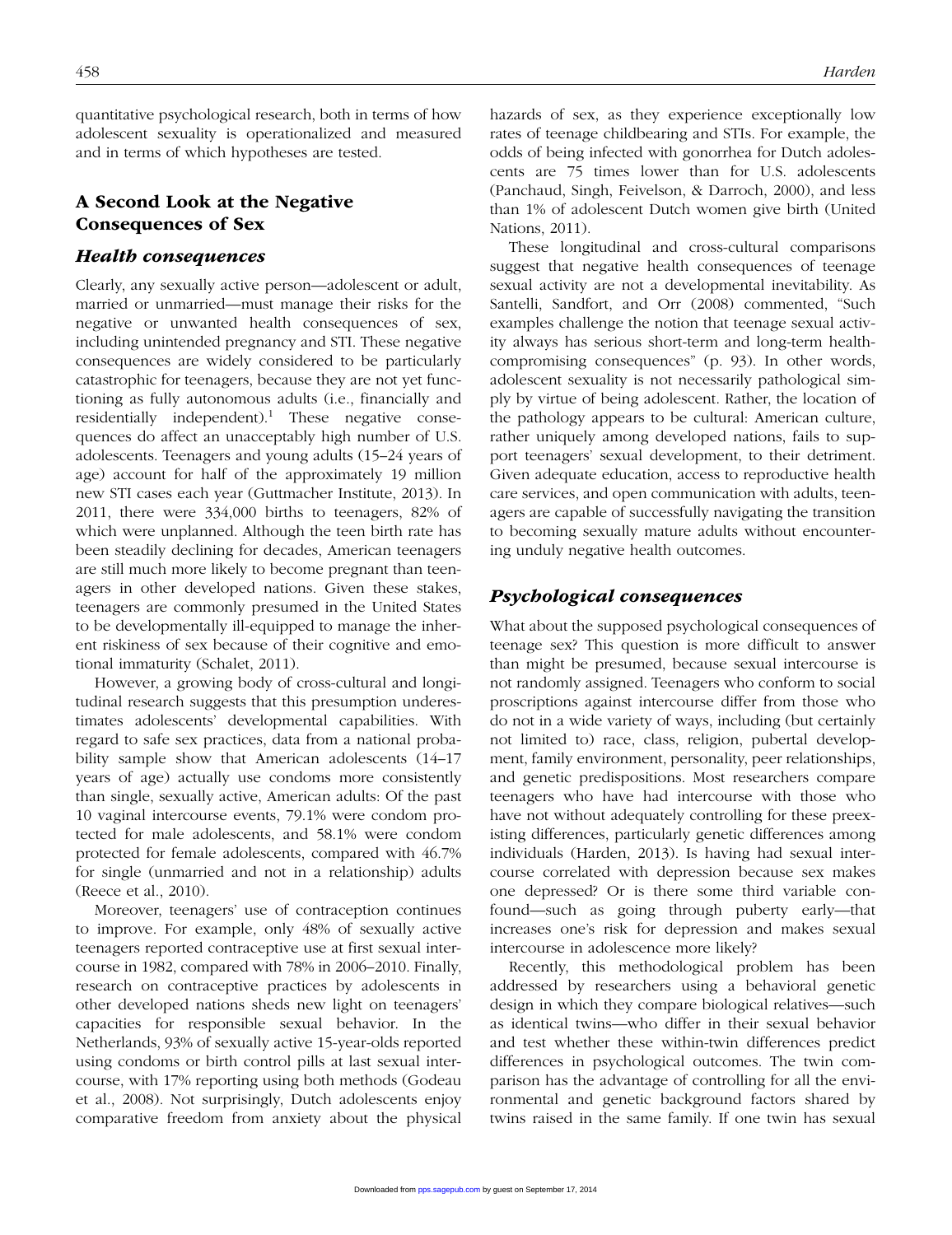intercourse at 14 years of age, but her identical twin sister does not have intercourse until she is 19 years of age, do the twins differ in their risk for depression, as would be predicted by the hypothesis that adolescent sexual experiences cause psychological harm?

On the whole, the answer seems to be no. After controlling for genetic and shared environmental background factors using a cotwin control design, Donahue and colleagues found that sexual intercourse in adolescence was not significantly associated with cannabis use, cigarette use, childhood symptoms of externalizing disorders, substance use, depression, or criminal convictions (Donahue, D'Onofrio, Lichtenstein, & Långström, 2013; Donahue, Lichtenstein, Långström, & D'Onofrio, 2013; Donahue, Lichtenstein, Lundström, et al., 2013). In other genetically informed research, researchers have found that third-variable confounds<sup>2</sup> account for associations between adolescent sexual intercourse and risky sexual behavior in adulthood (Huibregtse, Bornovalova, Hicks, McGue, & Iacono, 2011; Samek et al., 2013), early substance use (Deutsch, Slutske, Heath, Madden, & Martin, 2014), delinquent behavior (Harden, Mendle, Hill, Turkheimer, & Emery, 2008), conduct disorder (Zietsch, Verweij, Bailey, Wright, & Martin, 2010), and depression (Mendle, Ferrero, Moore, & Harden, 2013). In fact, when comparing twins who differed in their age at first sexual intercourse, my colleagues and I found that earlier sexual intercourse was associated with less delinquency in young adulthood (Harden et al., 2008). Together, the behavioral genetic literature suggests that genetically influenced traits (Harden, 2013), such as behavioral disinhibition (Samek et al., 2013) and early pubertal timing (Rowe, 2002), predispose some teenagers toward sexual activity, and these same genes might also predispose them toward emotional and behavioral health problems—regardless of whether they have sex. Above and beyond these genetically influenced predispositions, the experience of sex is not generally associated with worse psychological outcomes.

## Considering Relationship Context

Although the weight of behavioral genetic evidence suggests that sexual intercourse is largely benign with regard to psychosocial outcomes, there is an exception to this pattern: When comparing cotwins who have differed in their experiences with sexual intercourse during adolescence, we have found that "hooking up" (a sexual relationship with a nonromantic partner) is cross-sectionally associated with a higher number of depressive symptoms (Mendle et al., 2013) and is longitudinally associated with increased delinquent behavior (Harden & Mendle, 2011). In contrast, sex with a romantic partner was not associated with depressive symptoms and was associated with reduced delinquent behavior. Thus, *relationship context*—the nature and quality of the adolescent's relationship to his or her sexual partner—may be a critical moderator of the psychological impact of sexual experiences. Romantic relationships are the most common context for adolescents' first sexual experiences (Elo, King, & Furstenberg, 1999; Manning, Longmore, & Giordano, 2005), and by 18 years of age, most (more than 70%) adolescents have reported that they have been recently involved in a romantic dating relationship (Collins, Welsh, & Furman, 2009). In recent review of research on adolescent romantic relationships, Connolly and McIsaac (2011) concluded that "adolescents consider their romantic relationship to be among the most supportive and caring of all their personal connections" (p. 189), rating them more favorably than their relationships with friends or with parents (see also Connolly & Johnson, 1996). These relationships provide teenagers with new opportunities for sexual activity and also contextualize the meaning of their sexual experiences.

# Converging evidence for the importance of relationships

Consistent with this idea, in a large national study of American adolescents, researchers found that sexual intercourse in the context of a romantic relationship was not associated with delinquency, substance use, or poorer academic achievement when intercourse occurred in the context of a romantic relationship, whereas sex that was not with a romantic partner did indeed predict worse outcomes (McCarthy & Casey, 2008; McCarthy & Grodsky, 2011). Similarly, greater sexual involvement in *stable relationships* (defined as 10 weeks or longer in duration) was correlated with fewer depressive symptoms among Israeli adolescents, whereas sexual behavior in *short-term relationships* (less than 10 weeks) was correlated with greater depression, at least in girls (Shulman, Walsh, Weisman, & Schelyer, 2009). In this study, Shulman et al. (2009) further considered relationship characteristics, in addition to just duration, and found that *relationship authenticity* communicating one's preferences, desires, and feelings to one's partner—was also predictive of lower levels of depression.

Research on the short-term emotional sequelae of sex similarly indicates that the nature of the relationship with one's partner is an important contextual moderator. In a daily diary study of 1st-year college students (mean age = 18.5 years), the positive consequences of sex (e.g., feeling physically satisfied and feeling intimate or closer with a partner) were nearly universal, reported on 96% of days in which the participant had vaginal intercourse (Vasilenko, Lefkowitz, & Maggs, 2012). Sex with a nondating partner, however, was associated with greater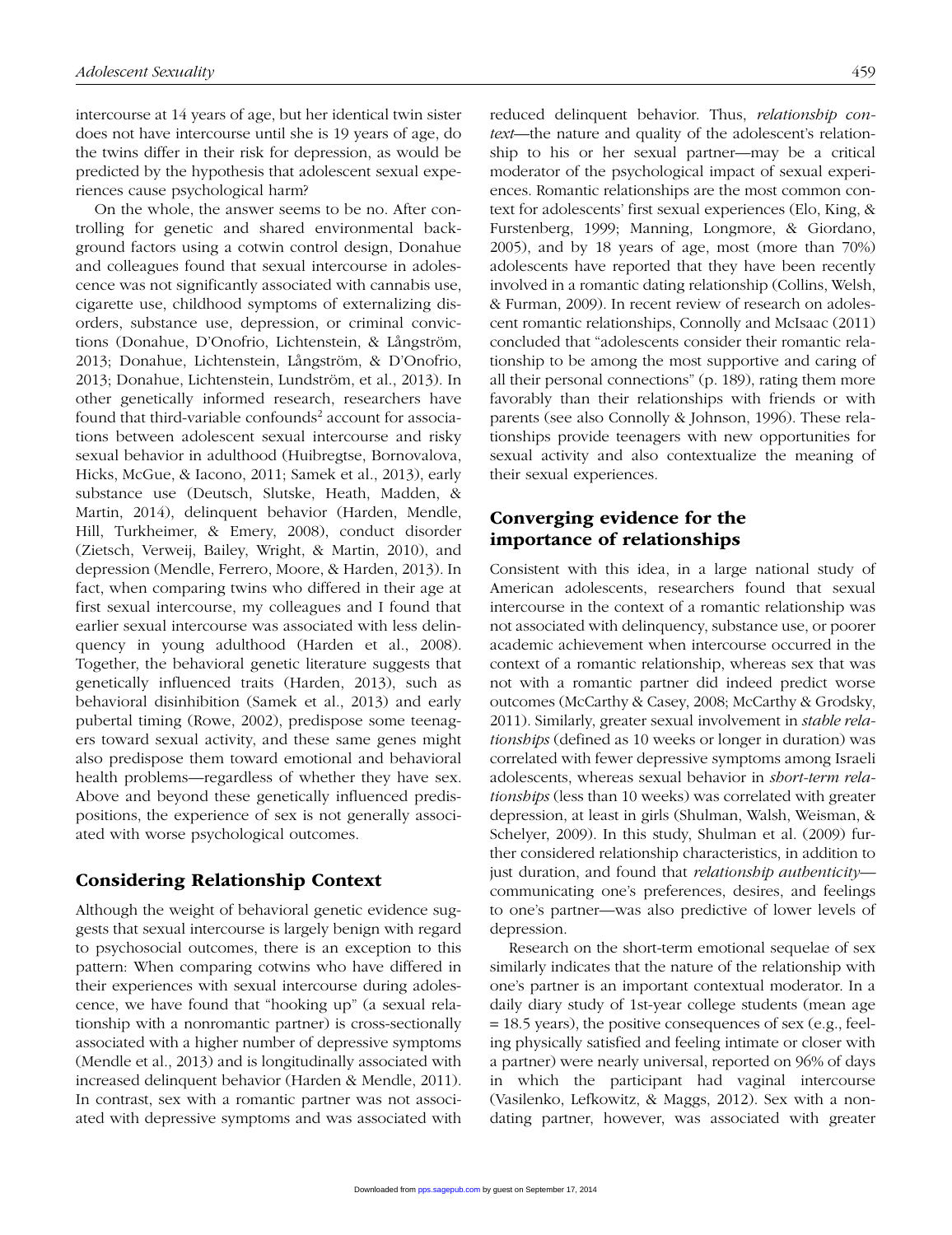immediate negative consequences, most notably feelings of guilt, feelings of not being ready for sex, and worries about health. Similar results were found in a study of Australian high school students, in which Donald, Lucke, Dunne, and Raphael (1995) concluded that "for most young people, sex is a positive emotional experience" (p. 462), but they found that girls who had sex outside of a steady dating relationship or who had sex after drinking or using drugs were more likely to report feeling negative emotions (bad, used, or guilty) after sexual intercourse. Among undergraduate students retrospecting on their first experience with intercourse, both women and men described the experience as more positive, less negative, and more empowering when it was planned, intentional, and occurred in a relationship of longer duration (Smiler, Ward, Caruthers, & Merriwether, 2005), and they described greater satisfaction at first intercourse when in a romantic relationship with one's partner (Higgins, Trusseell, Moore, & Davidson, 2010).

# *Issues for the study of sex in adolescent relationships*

Overall, existing research suggests that relationship context is a key moderator of the psychological sequelae of sex, but five theoretical and methodological issues regarding adolescents' romantic relationships merit further resolution. Existing streams of research in which researchers compare romantic versus nonromantic relationships can be improved by grappling with the first three issues: (a) considering the potential role of selection factors, including genetic predispositions; (b) specifying the timescale of putative psychological effects; and (c) identifying the mechanisms differentiating romantic from nonromantic relationships. Moreover, research in this area can be further extended by examining (d) the quality of adolescents' romantic relationships (rather than just their status as romantic or nonromantic) and (e) how these relationship processes operate in sexual minority adolescents.

First, with the exception of two previous studies (Harden & Mendle, 2011; Mendle et al., 2013), researchers studying adolescent romantic relationships have not used genetically informed designs that rigorously control for genetic selection factors. Among adults, genetically influenced dispositional factors are associated with multiple relationship processes, including initiation, quality, conflict, and dissolution (Harden et al., 2007; Jocklin, McGue, & Lykken, 1996; Trumbetta, Markowitz, & Gottesman, 2007). Moreover, genetically informed designs have been effectively used to examine the psychological impact of these relationship processes for adults themselves (e.g., Horn, Xu, Beam, Turkheimer, & Emery, 2013) and for their offspring (e.g., D'Onofrio et al., 2007). Additional behavioral genetic research specifically focused on adolescent relationships is needed.

Second, the timescale of putative psychological effects has been poorly specified. In some studies, researchers have used daily diary studies to capture short-term affective fluctuations (e.g., Vasilenko et al., 2012), whereas in other studies, researchers have examined relatively enduring changes in behavior over the transition from adolescence to early adulthood (e.g., Harden & Mendle, 2011). This issue is particularly salient for research on adolescent relationships, which obviously do not have the same expected duration as adult relationships. One can easily envision a scenario in which an adolescent experiences an acute increase in positive affect immediately after having sex with a loved partner and experiences an acute increase in negative affect immediately after the dissolution of that relationship—but he or she experiences only a modest enduring change in overall emotional well-being. (Of course, a similar statement could just as easily be made about adults.) There is a need for additional longitudinal research, particularly measurement burst designs capable of discriminating short-term dynamic variability from longer term intraindividual change (Nesselroade, 1991).

Third, the mechanisms that differentiate sex in a romantic versus nonromantic relationship are unclear: Why might sex with a nonromantic partner be associated with less positive outcomes? As Calzo (2013) cautioned, "treating hookup sex and romantic relationship sex as separate phenomena can have the unintended consequence of placing the two on a hierarchy, reinforcing sentiments that hookups are inferior to romantic relationships" (p. 515). It is doubtful that all nonromantic sexual experiences are bad or that all romantic sexual experiences are good. Rather, nonromantic relationships may differ, on average, from romantic ones with regard to processes within the relationship itself (e.g., communication), processes external to the relationship (e.g., peer relations), and selection factors. These factors, in turn, may underlie the differences observed between the correlates of sex with a romantic versus nonromantic partner. For example, a stronger romantic connection facilitates open sexual communication, leading to more consistent contraceptive use and perhaps alleviating fears about pregnancy (Manning, Longmore, & Giordano, 2000; Widman, Welsh, McNulty, & Little, 2006). Adolescents, particularly girls, risk social derogation and "slut-shaming" from peers if they violate norms regarding acceptable sexual activity (Baumeister & Twenge, 2002; Jackson & Cram, 2003; Kreager & Staff, 2009; Ringrose, 2013; Vrangalova, Bukberg, & Rieger, 2014). Furthermore, the problematization of adolescent sexuality in American culture may itself be partly to blame, as it provokes shame and fear in teenagers engaging in behavior labeled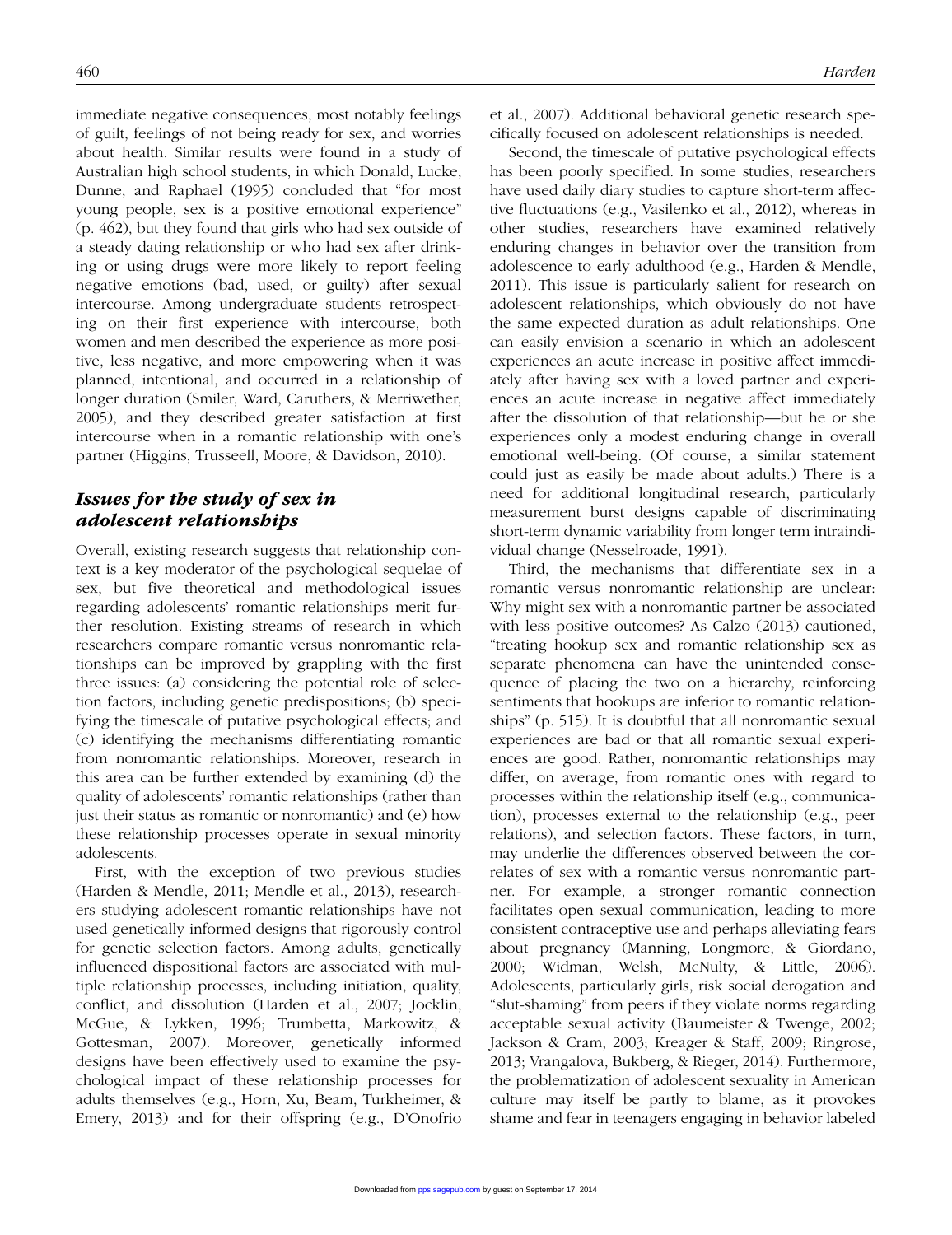deviant: "At worse, denying the normative dimension of adolescent sex creates unnecessary associations between sexuality and adverse outcomes; associations that may result in a self-fulfilling prophecy" (McCarthy & Grodsky, 2011, p. 230). On the other hand, some studies have suggested that associations between casual sex and negative psychosocial outcomes are artifacts of uncontrolled selection factors, including preexisting negative affect. Using a longitudinal design to examine the association between sexual intercourse and change in depressive symptoms, Monahan and Lee (2008) concluded that "the few significant differences found between youth who had sex in romantic relationships versus those who had casual sex were present *before* sexual initiation and not maintained over time" (p. 917). Similarly, other researchers longitudinally found that depressive symptoms were already evident in adolescents who had casual sex, indicating that sex with a nonromantic partner may be a signal of psychological distress rather than a cause (Grello, Welsh, Harper, & Dickson, 2003).

Fourth, in addition to the status of the relationship as romantic or nonromantic, how is the psychological impact of sexual experience moderated by the quality of the romantic relationship? Although sometimes dismissed as trivial and transitory (Collins, 2003), adolescent romantic relationships do meaningfully differ in *quality*—"the degree to which partners manifest intimacy, affection, and nurturance" (Collins, Welsh, & Furman, 2009, p. 640). Moreover, these relationship characteristics show continuity across the early life span: Higher romantic relationship quality in adolescence predicts a greater likelihood of experiencing a close and trusting relationship in young adulthood (Seiffge-Krenke, 2003). Romantic relationship characteristics intersect with sexual development in complex ways. For example, positive relationship processes in adolescent dating relationships, such as intimate selfdisclosure and feeling cared for, prospectively predict the initiation of sexual intercourse, but so do negative relationship processes, such as perceiving that one has less power in the relationship (Giordano, Manning, & Longmore, 2010). As researchers continue to parse teenagers' romantic relationships in increasingly nuanced and sophisticated ways, the positive and negative functions of sexual experiences within those relationships will become clearer.

Fifth, to what extent do the processes linking sex, relationships, and psychosocial well-being generalize beyond heterosexual couples and sex with different-sex partners? The majority of researchers studying sex in romantic relationships have focused on different-sex couples. However, heterosexually identified teenagers may have same-sex partners, and gay and lesbian teenagers may have different-sex partners. In a national probability sample of adolescents 13–18 years of age, only about 50% of teenagers who identified as gay or lesbian reported exclusively same-sex sexual partners, and a minority of teenagers who reported exclusively same-sex sexual partners (approximately 21%) identified as gay or lesbian (Mustanski et al., 2014). At the same time, gay and lesbian teenagers may have limited opportunities for same-sex dating relationships (Halpern, Young, Waller, Martin, & Kupper, 2004). These results suggest that many adolescents experience disjunctures among identity, romantic and sexual attractions, and their social enactments. Some research suggests consistencies across opposite-sex and different-sex relationships in adolescence and young adulthood, both in terms of teenagers' goals for dating relationships (Zimmer-Gembeck, Hughes, Kelly, & Connolly, 2012) and overall levels of relationship satisfaction, love, and commitment (Joyner, Manning, & Bogle, 2013). Yet, clearly more research is necessary to delineate the relationship conditions that promote the most positive psychosocial outcomes for teenagers who have same-sex attractions and who identify as gay, lesbian, or bisexual.

Despite these outstanding issues, the current evidence suggests that the sexual experiences of adolescents in an intimate dating relationship are often neutral—or even positive—with regard to their emotions, depression, delinquency, substance use, and academic achievement. This may come as a surprise to many American parents, who are often concerned about teenagers' romantic entanglements, considering them as either a fleeting distraction or a pernicious and emotionally fraught threat to a teenager's fledgling autonomy. In response to a recent *New York Times* article about teenage boyfriends or girlfriends spending the night at parentally sanctioned sleepovers (Dell'Antonia, 2013), one commenter wrote the following: "Teenagers aren't ready for the emotional bondage of sex . . . Sex adds a layer to a relationship [that] children—as 16-year-old teens are—shouldn't have to manage." This comment reflects that attitude that adolescents are too developmentally immature ("children") to build meaningful romantic attachments or to experience sexual intimacy in a healthy way. As Schalet (2000) commented, "This dissociation of teenage sexuality from contexts of love and commitment explains why American parents often refer to teenage sexual activity as experimental, promiscuous, immoral or exclusively pleasuredriven" (p. 83).

# Positive Correlates of Adolescent Sexual Behavior

Whereas in the vast majority of correlational studies on adolescent sexual behavior researchers have primarily measured potentially negative outcomes, in a smaller and rather neglected—literature, researchers have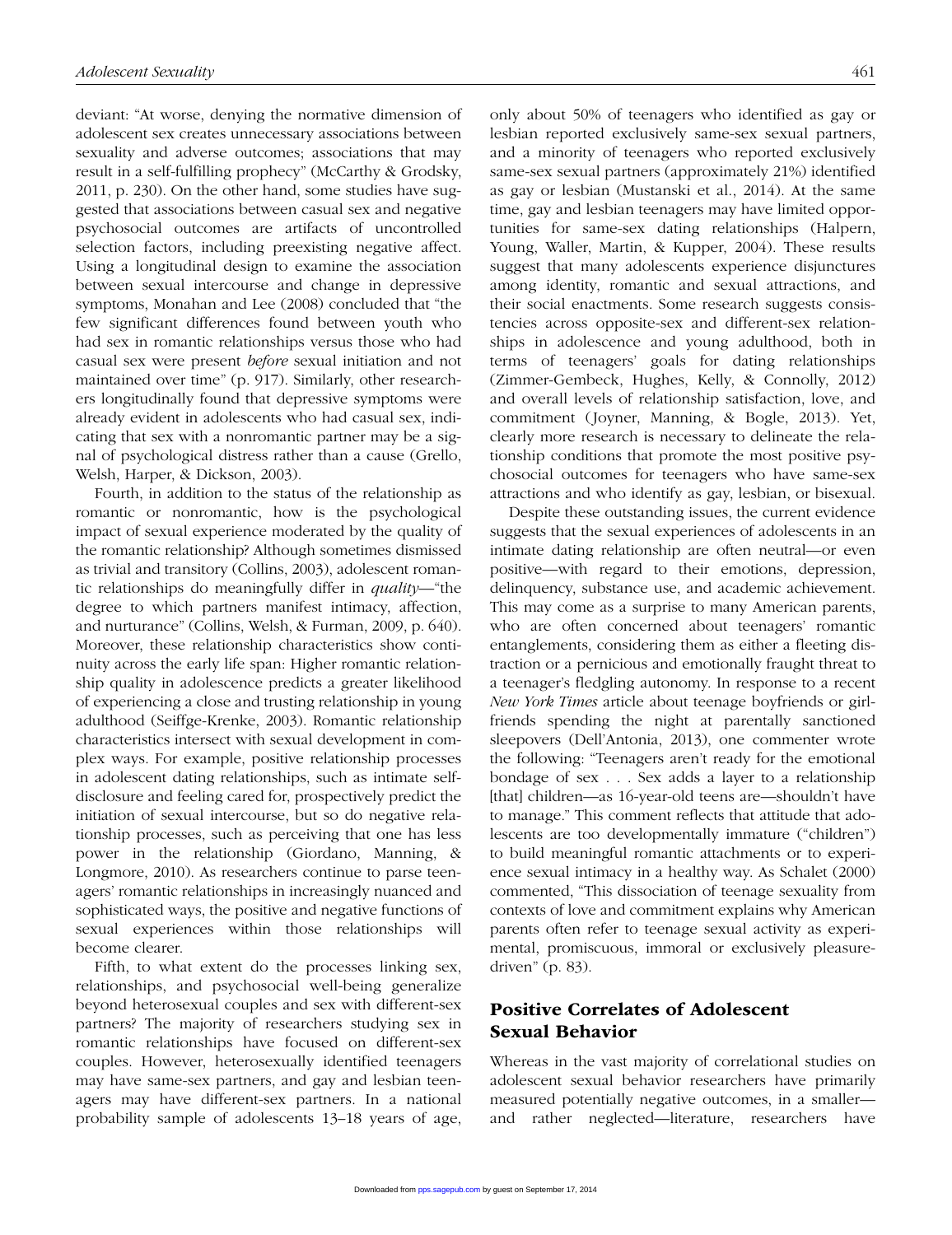documented the positive correlates of adolescent sex, including positive well-being (Vrangalova & Savin-Williams, 2011), higher self-esteem (Goodson, Buhi, & Dunsmore, 2006), lower stress reactivity (Brody, 2002), positive affect (Shrier, Shih, Hacker, & de Moor, 2007), better *social self-concept* (i.e., perceiving oneself as popular, socially accepted, and easy to like; Valle, Torgersen, Røysamb, Klepp, & Thelle, 2005), and improved adult sexual functioning (Raboch & Barták, 1983; Vallery-Masson, Valleron, & Poitrenaud, 1981). As many of these studies have methodological limitations regarding their ability to control for selection factors, results from this stream of research should be interpreted cautiously. In particular, no researchers studying positive outcomes have used a genetically informed research design capable of disentangling the causal effects of sexual relationships from shared genetic influences. (For example, genetic predispositions toward extraversion may increase positive affect and lead to more sexual relationships.) Nevertheless, these results suggest intriguing hypotheses about the potentially positive functions of adolescent sexual experience that merit further study with greater methodological rigor.

On the flip side, although many sex-education programs prize abstinence from sexual activity until marriage as the healthiest behavior choice, and although marriage is increasingly delayed within the United States, little is actually known about the small group of individuals who abstain from sexual activity well into their 20s. The limited body of research suggests that young adults who did not have sexual intercourse during adolescence are a heterogeneous group: Some report satisfying romantic relationships, high adult socioeconomic status, and strong religious commitment in adulthood (Harden, 2012), whereas others have characteristics, such as low IQ or obesity, that may limit success in finding a romantic partner and report continued (and perhaps unwanted) celibacy well into young adulthood (Haydon et al., 2014). In particular, Haydon et al. (2014) questioned whether adolescents who have no experience with romantic or sexual behaviors (including kissing and handholding) "may have missed important developmental transitions and may find it increasingly difficult to 'catch up' with their peers as they move into adulthood" (p. 227).

# Beyond Behavior: Understanding Sexual Well-Being

The research described in the previous sections offers a more nuanced perspective on adolescent sexuality: Sexual behavior during adolescence has some potentially positive correlates, and abstinence from sexual behavior is not uniformly associated with higher psychological functioning. The researchers of these studies, however, have retained their focus on sexual behaviors—which sex acts an adolescent has engaged in and at what age. Certainly, from a public health perspective, some behaviors are prioritized for research because of their unique reproductive potential or elevated risk for STI. Yet, from a psychological perspective, a group of teenagers who have all done ostensibly the same behaviors may have had very different sexual experiences, some of which were positive and healthy, and some of which were not. As Halpern (2010, p. 6) described,

A fine line may divide exploratory sexual activity that ultimately contributes to positive sexual identity and competence, and sexual activity that significantly increases risk of harm. We do not know how to help youth navigate this line, or *even exactly where or what that line is* [emphasis added] for individuals of diverse physical, psychological and cultural characteristics (e.g., biological sex, physical disability, sexual orientation, and gender ideology) who are exposed to varying experiences at different points in the life course.

The challenge, then, is to understand not just sexual behavior but also adolescent sexual well-being. Moreover, as I describe in the following section, sexual well-being and sexual behavior may be reciprocally linked with both physical and mental health.

# *Defining sexual well-being*

Researchers have posited several, conceptually overlapping models of adolescent sexual well-being (e.g., Buzwell & Rosenthal, 1996; Deutsch, Hoffman, & Wilcox, 2013; O'Sullivan, Meyer-Bahlburg, & McKeague, 2006; Rostosky, Dekhtyar, Cupp, & Anderman, 2008).<sup>3</sup> The various components of these disparate models can be mapped to four key dimensions. Crucially, these dimensions are not considered replacements for the more traditional foci of scientific study (e.g., intercourse, contraceptive use, as well as fertility and infection outcomes) but rather as complementary information that may be particularly relevant for understanding the psychology of adolescent sexuality. First, sexual well-being involves *sexual self-esteem*, defined as "perceptions of worth as a sexual person, pride in one's own sexual behaviors or conduct, and perceptions of [one's own] sexual attractiveness" (Deutsch, Hoffman, & Wilcox, 2013, p. 3). Adolescents with high sexual self-esteem are expected to state that they feel attractive and desirable to sexual partners, that they are happy and proud of how they express their sexual desires and needs, and that they feel competent in sexual situations with a partner. Second, sexual well-being involves *sexual self-efficacy* (also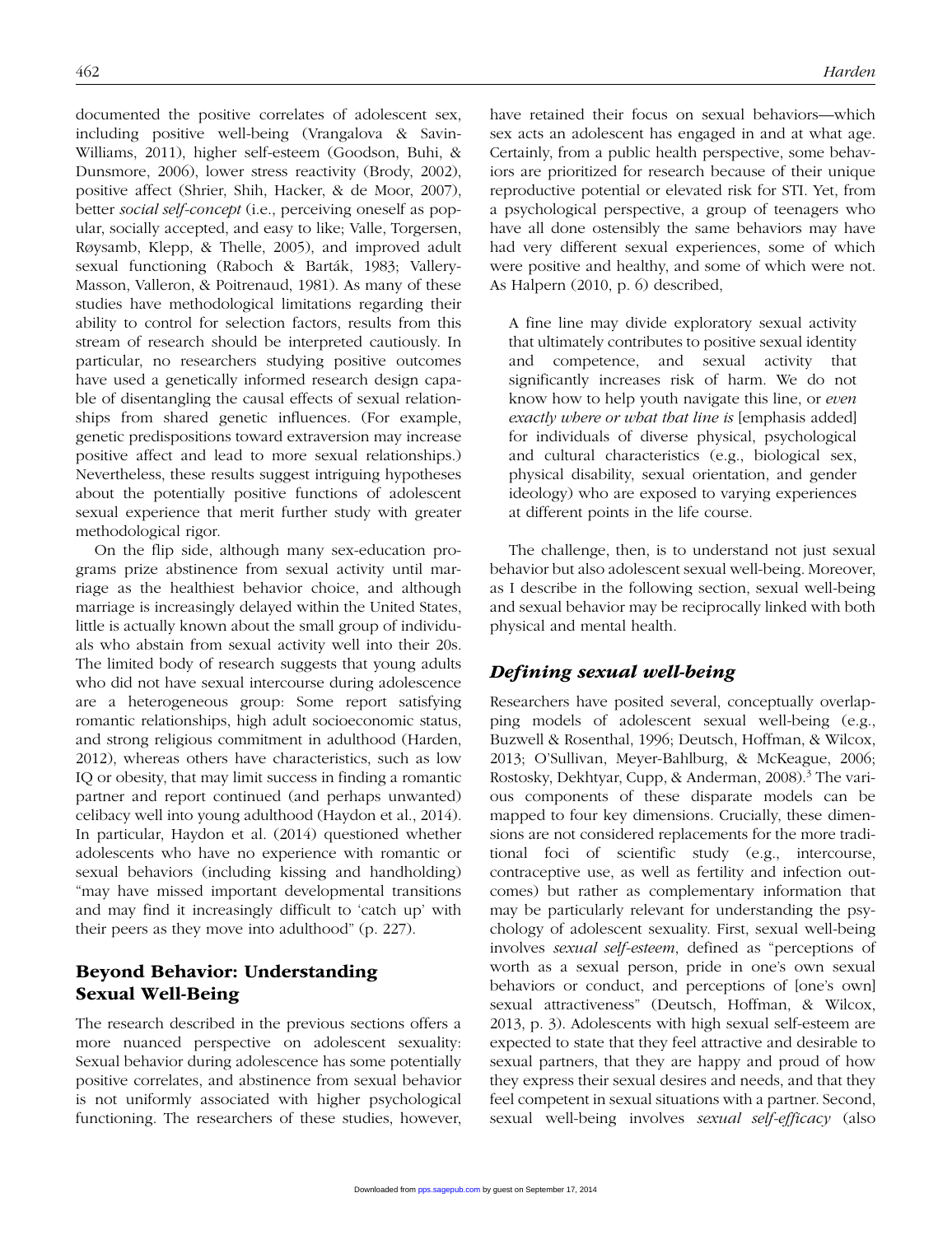referred to as *sexual agency*), the perceived ability to assert sexual preferences and desires with a partner (including the desire to not engage in sexual activity) and to take appropriate precautions against unintended pregnancy and STI (e.g., condom use). Third, sexual wellbeing involves experiencing feelings of arousal, satisfaction, and pleasure as well as recognizing that one is entitled to these feelings. Finally, sexual well-being involves freedom from pain, anxiety, and negative affect regarding sexuality.

This definition of sexual well-being overlaps with what many authors have referred to as *sexual subjectivity* (Martin, 1996; Tolman, 2002):

the capacity to be aware of one's sexual feelings, to enjoy sexual desire and pleasure, to conceive of oneself as the subject [rather than the object] of one's sexual activities, and to experience a certain amount of control in sexual relationships. (Schalet, 2010, p. 305)

Sexual subjectivity involves both the ability to take initiation in saying no to unwanted sexual activity and also the ability to provide enthusiastic consent (Friedman & Valenti, 2008) in recognition of one's own sexual desires. As Bay-Cheng (2003) commented, "True sexual agency consists of more than the ability to say 'no.' It involves the negotiation of sexual desires, contextual factors, and the ability to assert the resulting decision, whether yes or no" (p. 65).

These dimensions of sexual well-being may be independent of whether an adolescent has engaged in some of the sexual behaviors typically measured in psychological studies. For example, an adolescent might purposefully abstain from sexual intercourse but engage in other sexual acts (such as kissing) to satisfy desires for physical pleasure while simultaneously asserting personal values about the types of sexual contact that are unwanted. In this way, abstinence could reflect high sexual self-efficacy while still recognizing an entitlement to sexual feelings. Alternatively, abstinence from sexual intercourse could reflect high levels of sexual anxiety, difficulties with sexual self-esteem (e.g., feeling undesirable or unattractive), or low sexual self-efficacy (e.g., inability to communicate sexual desires to partner). Consistent with this conceptualization, among a predominantly African American sample of female adolescents (14–17 years of age), greater sexual well-being was significantly associated with both sexual abstinence and (among sexually active adolescents) more frequent sex (Hensel & Fortenberry, 2013). These results further challenge a binary perspective about abstinence versus sexual activity being good or bad. Rather, an adolescent's expectations of pleasure and satisfaction, his or her agency to regulate or decline sexual experiences, and his or her freedom from sexual pain and anxiety can be expressed in multiple behaviors, depending on the individual. Well-being is difficult to ascertain from behavior alone; ideally, researchers conducting psychological studies will measure both.

# *Four questions for psychological science*

The National Commission on Adolescent Sexual Health proposed a definition of sexual well-being two decades ago, but, as noted earlier, much of the sex-positive discourse has remained centered within qualitative sociology and feminist social commentary; even among quantitative social scientists, the study of sexuality is often marginalized rather than considered integral to the understanding of human functioning (Diamond & Huebner, 2012). Thus, the full potential of the sexual well-being model for guiding rigorous, quantitative research has not yet been realized. Simply acknowledging that (a) adolescents differ in sexual domains other than which behaviors they have engaged in and (b) these individual differences are likely not random raises (at least) four general questions that merit further empirical study. These questions are summarized in Figure 1.

First, what are the normative age-related developmental trends in sexual well-being in adolescence and into adulthood? Age norms provide a critical backdrop for understanding individual differences. We know, for example, that average levels of fluid intelligence begin to decline in young adulthood (Tucker-Drob & Salthouse, 2011), that average levels of depression increase markedly during puberty for girls but not boys (Nolen-Hoeksema & Girgus, 1994), and that crime is most common in middle adolescence for both sexes (Moffitt, 1993). These age-related means permit researchers to make clearer inferences about what is "normal" versus atypical functioning at a given point in development. Although age-related trends in sexual behavior are wellestablished, comparable knowledge is lacking regarding sexual well-being. There is little data regarding how average levels of sexual self-esteem, self-efficacy, arousal, or sexual anxiety change over the course of the teenage years, or how these age-related averages compare with adults. A necessary precursor to understanding agerelated developmental change is the construction of measures that tap the underlying constructs with an age-invariant metric (Hertzog & Nesselroade, 2003). The various scales used to measure dimensions of sexual well-being have generally been validated by researchers using cross-sectional samples of adolescents or college students, and the invariance of their measurement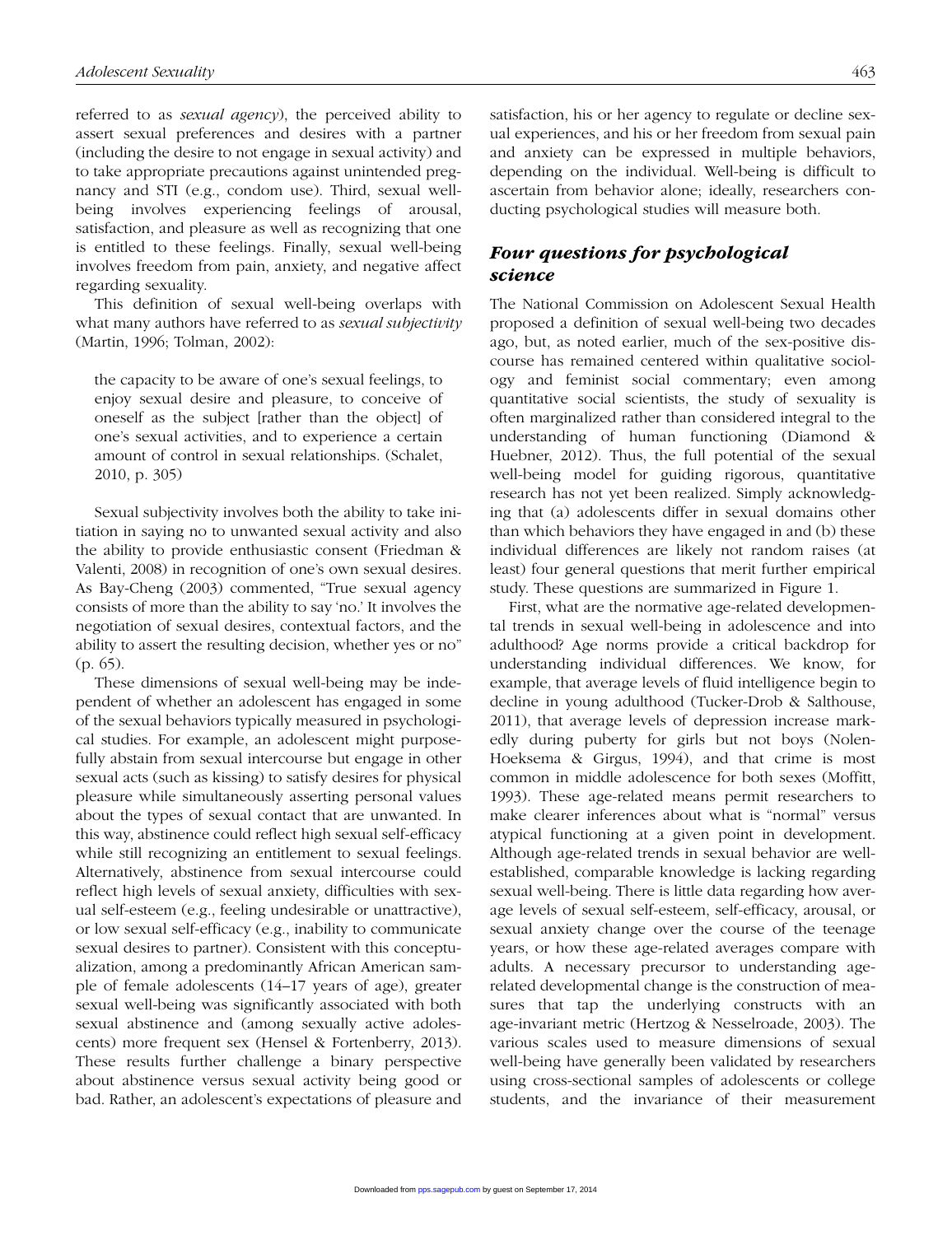

Fig. 1. Four questions for sex-positive research on adolescent sexuality.

properties across age, as well as across other salient groupings (e.g., gender, sexual orientation, and race/ ethnicity), has not been tested.

Second, what individual (e.g., genes, personality, biological sex, gender identity, pubertal timing, and sexual orientation) and contextual (e.g., school, peer, family, religious, and culture) factors shape individual differences in sexual well-being? Very little is known about the antecedents of adolescent sexual well-being. Among adolescents (15–19 years of age) from the National Longitudinal Study of Adolescent Health, there were stark gender differences in the expectation that sexual intercourse will be pleasurable, with less than one third (30.1%) of girls agreeing with this statement, compared with 62% of boys (Missari, 2013). Moreover, individual differences in this attitude toward sex were evident even among teenagers who had not yet had sexual intercourse, with 22% of virgins agreeing that sex would be physically pleasurable, 29% disagreeing, and 49% saying that they neither agree nor disagree. What is the origin of these sexual attitudes, which predate experiences with intercourse? Results indicated that socioeconomic privilege (higher family income, higher parental education, and race/ethnic majority status) predicted expectations of sexual pleasure, suggesting that there may also be important sociodemographic disparities in adolescent sexual well-being. Beyond gender and socioeconomic differences, much remains to be discovered regarding the conditions and individual traits that nurture the development of sexual well-being during adolescence.

Third, what are the reciprocal relations between sexual behavior and sexual well-being during adolescence and the transition to early adulthood? The links between sexual behavior and sexual well-being are likely reciprocal over the course of development, as adolescents gain additional sexual and romantic experience and also increase in their overall cognitive, emotional, and social sophistication (Hensel, Fortenberry, O'Sullivan, & Orr, 2011). Few researchers have parsed these bidirectional associations; however, the few existing studies suggest a complicated picture, with components of sexual wellbeing associated with more frequent sexual intercourse and more frequent condom use (Breakwell & Millward, 1997; Deutsch, 2012) but not with age at first sexual intercourse or number of sexual partners (Impett & Tolman, 2006). Hensel et al. (2011) are the only researchers to have examined the longitudinal relations between sexual well-being and sexual behavior. Over the 4-year study period, adolescents' sexual self-esteem, openness, and frequency of sexual intercourse increased, on average, whereas their sexual anxiety decreased. More frequent sexual intercourse at Year 1 was correlated with higher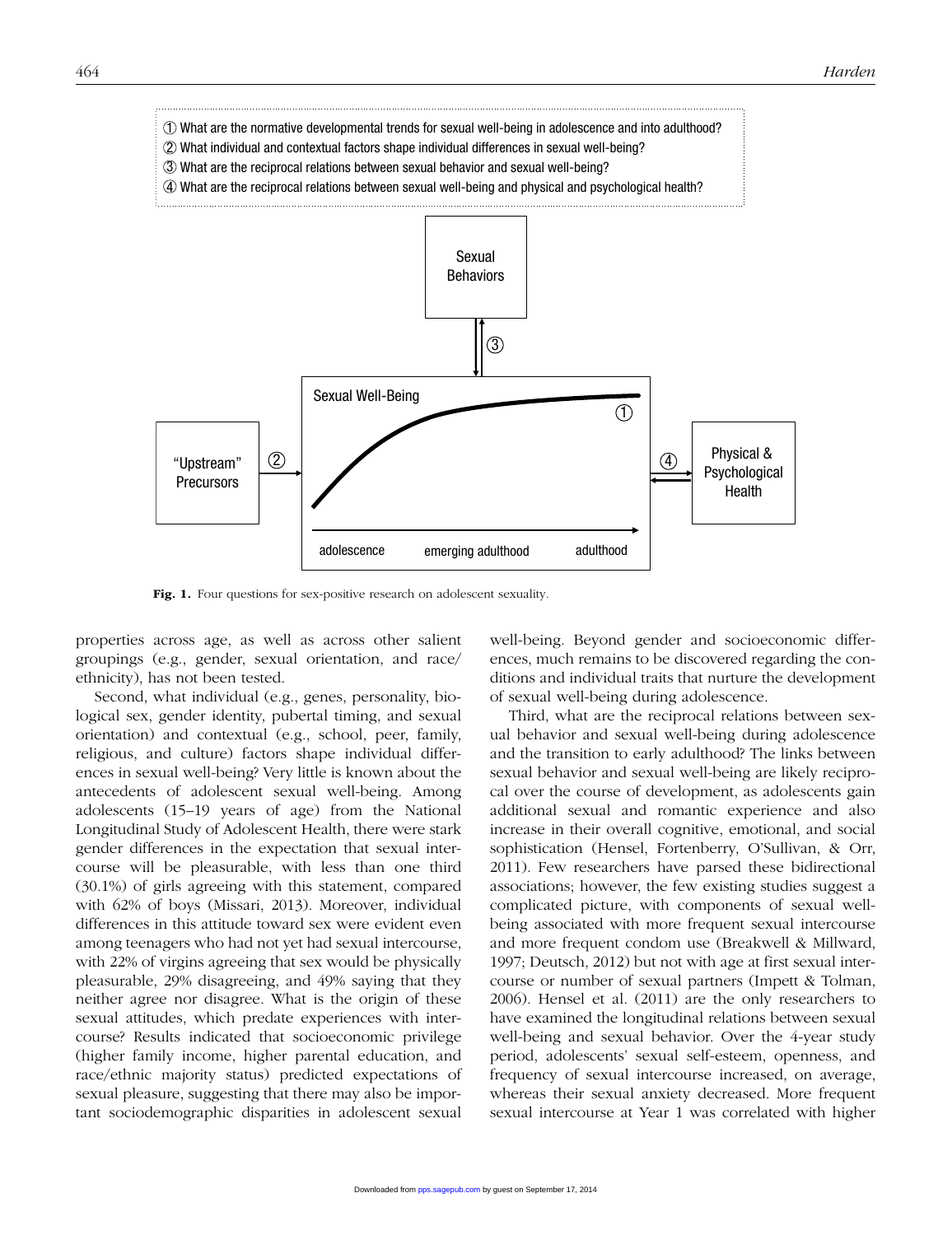initial levels of sexual self-esteem as well as lower initial sexual anxiety. There were also reciprocal relations between sexual intercourse and sexual anxiety: More frequent sexual intercourse at Year 1 predicted steeper declines in sexual anxiety, whereas slower declines in sexual anxiety predicted slower growth in intercourse frequency. Sexual well-being may also result in decreased sexual risk taking. Again, this is a hypothesis that has not received much empirical attention, but initial results are supportive: Sexual well-being predicts more consistent condom use, use of hormonal contraception, and absence of STI (Hensel & Fortenberry, 2013). Thus, somewhat counterintuitively, researchers who consider the "potentially pleasurable, connecting, and empowering aspects" of sex (Schalet, 2011, p. 209) may actually contribute to understanding of how to prevent its negative potential consequences. Additional longitudinal research is needed to understand more fully how the components of sexual well-being shape—and are shaped by—different sexual histories. Such research will further erode the arbitrary boundary between research on adolescent and adult sexuality, as these dimensions of adolescent sexual wellbeing are expected to have links with sexual function and sexual behavior in adulthood (Fortenberry, 2013).

Fourth, what are the reciprocal relations between sexual well-being and individual differences in nonsexual domains, including resilience to psychopathology and physical health? In addition to being an interesting scientific question in its own right, understanding the development of sexual well-being during adolescence may be broadly relevant for understanding psychosocial and health outcomes of general interest (Diamond & Huebner, 2012). Among adults, regular sexual activity is predictive of lower mortality (Chen, Tseng, Wu, Lee, & Chen, 2007; Smith, Frankel, & Yarnell, 1997) and is positively correlated with overall well-being (Anderson, 2013; Brody, 2010; Davison, Bell, LaChina, Holden, & Davis, 2009; Holmberg, Blair, & Phillips, 2010; Hooghe, 2012). Sexual problems trigger—and are triggered by—anxiety and depressed mood (Althof et al., 2005; Frohlich & Meston, 2002), whereas sexual activity induces physiological changes that regulate negative emotions (Diamond & Huebner, 2012). Similar processes may play out in adolescents. Sexual well-being may promote adolescents' psychological and physical health, increasing resilience to depression and anxiety; fostering more positive relationships with romantic partners; and sparking feelings of competence, optimism, well-being, and joy.

#### Conclusions

A major overarching goal of adolescent sexuality research is to improve psychological, social, and health outcomes for teenagers. Focusing exclusively on the potential dangers of sexuality, without inquiring about its potentially positive functions, impoverishes the scientific understanding of sexual development and of adolescence more generally, and it also potentially hampers the ability to mitigate dangers and promote positive health. Over the past two decades, numerous writers and theorists have called for a more comprehensive perspective on adolescent sexuality, one that acknowledges teenagers' experiences of pleasure, desire, intimacy, and agency. At the same time, longitudinal, behavioral genetic, and cross-cultural research has challenged the assumption that sexual intercourse during adolescence is necessarily psychologically harmful or physically hazardous. Together, these theoretical and empirical developments suggest a new focus for research—understanding the causes and consequences of adolescent sexual well-being.

#### Declaration of Conflicting Interests

The author declared no conflicts of interest with respect to the authorship or the publication of this article.

#### **Notes**

1. Parsing the effects of teenage childbearing per se on mothers and their children is itself a topic of considerable academic debate. In reviews of quasi-experimental designs (e.g., comparing teenagers who miscarried vs. those who had a live birth; comparing sisters who differed in teenage childbearing), researchers have concluded that teenage childbearing has adverse consequences for women's socioeconomic attainment, but these costs are more modest than commonly assumed (Geronimus, 2003; Hotz, McElroy, & Sanders, 1996). Moreover, early childbearing may have some adaptive consequences for infant health (birth weight and mortality) in very disadvantaged communities, because poor women experience steep declines in physical health with advancing age, even in their 20s (reviewed in Geronimus, 2003). For example, in Harlem, New York, the infant mortality rate for babies born to African American teenage mothers is half that of babies born to older mothers (Geronimus, 2001).

2. Behavioral genetic designs can be used to partition confounds into two general categories: (a) genetic and (b) shared environmental. First, there are genetic differences among people. If an association between a risk factor (e.g., age at first sexual intercourse) and a putative outcome (e.g., depression) is not evident when comparing within monozygotic twin pairs (who are nearly genetically identical) but is evident when comparing within dizygotic (i.e., fraternal) twin pairs (who differ genetically like any other pair of full siblings), this is evidence that the same set of genes influences both the risk factor and the outcome and that these genes confound associations observed in samples of unrelated people. Second, there are family-level environments that are shared by siblings raised in the same home (such as neighborhood environment, socioeconomic status, and family structure). To the extent that these factors serve to make siblings raised in the same home similar to one another, regardless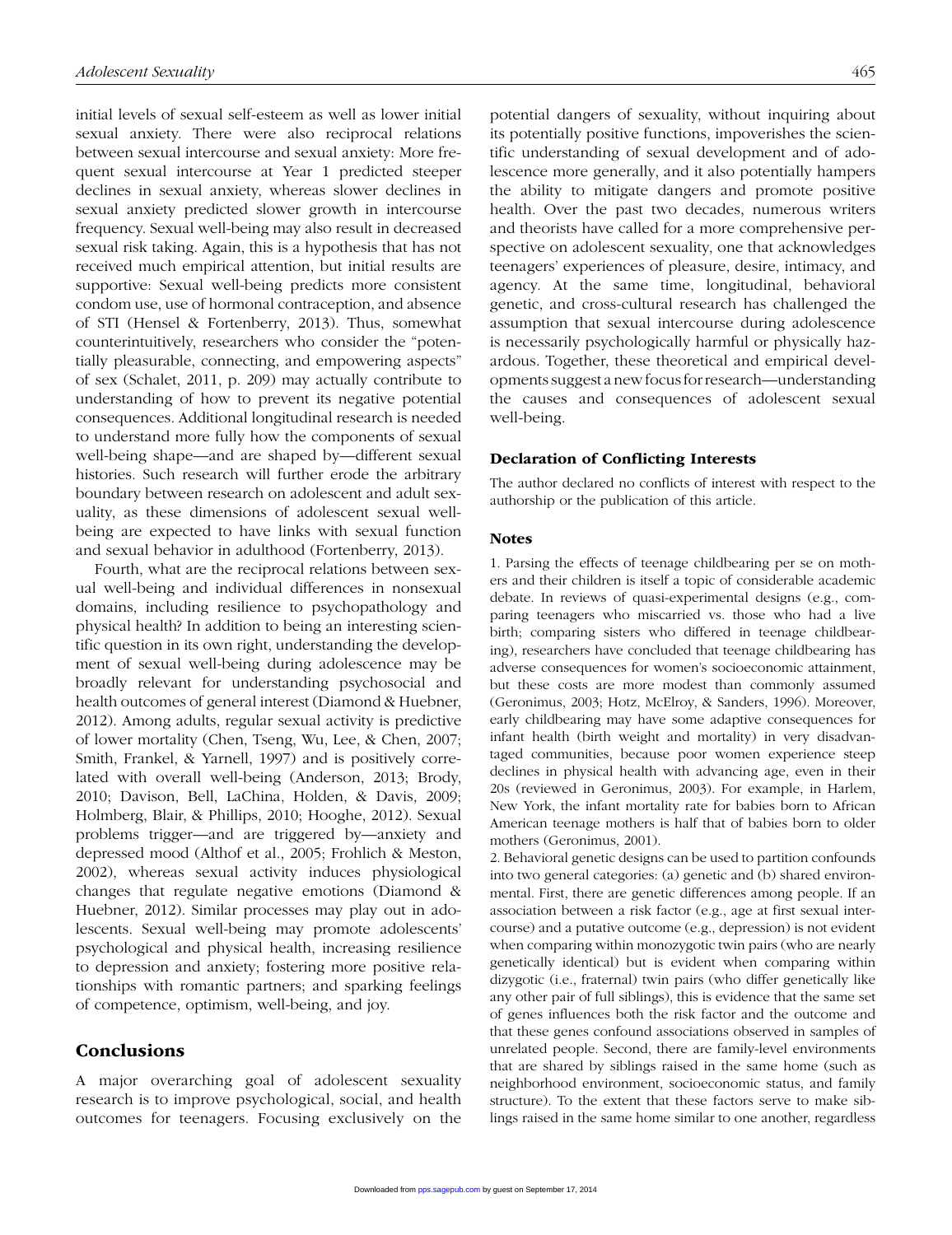of zygosity, this constellation of family-level environments is termed the *shared environment*. When shared environmental factors confound associations between a risk factor and an outcome, the association will be attenuated in both dizygotic and monozygotic twin pairs relative to what is observed in samples of unrelated people. Generally, both genetic and shared environmental factors have been found to confound associations between sexual behavior in adolescence and negative psychosocial outcomes. See Turkheimer and Harden (2014) and Lahey and D'Onofrio (2010) for a more detailed description of the logic underlying twin and sibling designs.

3. One difficulty in synthesizing this research literature is a lack of consensus regarding terminology. Various authors have used various terms (e.g., sexual health, sexual subjectivity, and sexual self-concept) to refer to overlapping constructs. Drawing on the World Health Organization's (2006, p. 5) definition ("a state of physical, emotional, mental and social *well-being* related to sexuality"), I use the term *sexual well-being* here, because "well-being" connotes flourishing (not just absence of dysfunction) across multiple domains (not just physical health).

#### References

- Alford, H. (2013, August 9). Circa now: Sex in teenager's room? *The New York Times*. Retrieved from http://www.nytimes [.com/2013/08/11/fashion/sex-in-a-teenagers-room.html](http://www.nytimes.com/2013/08/11/fashion/sex-in-a-teenagers-room.html)
- Althof, S. E., Leiblum, S. R., Chevret-Measson, M., Hartmann, U., Levine, S. B., McCabe, M., . . . Wylie, K. (2005). Psychological and interpersonal dimensions of sexual function and dysfunction. *The Journal of Sexual Medicine*, *2*, 793–800.
- Anderson, R. M. (2013). Positive sexuality and its impact on overall well-being. *Bundesgesundheitsblatt-Gesundheitsforschung-Gesundheitsschutz*, *56*, 208–214.
- Baumeister, R. F., & Twenge, J. M. (2002). Cultural suppression of female sexuality. *Review of General Psychology*, *6*, 166–203.
- Bay-Cheng, L. Y. (2003). The trouble of teen sex: The construction of adolescent sexuality through school-based sexuality education. *Sex Education: Sexuality, Society and Learning*, *3*, 61–74.
- Breakwell, G. M., & Millward, L. J. (1997). Sexual self-concept and sexual risk-taking. *Journal of Adolescence*, *20*, 29–41.
- Brody, S. (2002). Age at first intercourse is inversely related to female cortisol stress reactivity. *Psychoneuroendocrinology*, *27*, 933–943.
- Brody, S. (2010). The relative health benefits of different sexual activities. *The Journal of Sexual Medicine*, *7*, 1336–1361.
- Buzwell, S., & Rosenthal, D. (1996). Constructing a sexual self: Adolescents' sexual self-perceptions and sexual risk-taking. *Journal of Research on Adolescence*, *6*, 489–513.
- Calzo, J. P. (2013). Hookup sex versus romantic relationship sex in college: Why do we care and what do we do? *Journal of Adolescent Health*, *52*, 515–516.
- Chen, H. K., Tseng, C. D., Wu, S. C., Lee, T. K., & Chen, T. H. H. (2007). A prospective cohort study on the effect of sexual activity, libido and widowhood on mortality among the elderly people: 14-year follow-up of 2453 elderly Taiwanese. *International Journal of Epidemiology*, *36*, 1136–1142.
- Collins, W. A. (2003). More than myth: The developmental significance of romantic relationships during adolescence. *Journal of Research on Adolescence*, *13*, 1–24.
- Collins, W. A., Welsh, D. P., & Furman, W. (2009). Adolescent romantic relationships. *Annual Review of Psychology*, *60*, 631–652.
- Committee on Adolescence. (2012). Policy statement: Emergency contraception. *American Academy of Pediatrics*, *130*, 1174–1182.
- Connolly, J., & McIsaac, C. (2011). Romantic relationships in adolescence. In M. K. Underwood & L. H. Rosen (Eds.), *Social development: Relationships in infancy, childhood, and adolescence* (pp. 180–203). New York, NY: Guilford Press.
- Connolly, J. A., & Johnson, A. M. (1996). Adolescents' romantic relationships and the structure and quality of their close interpersonal ties. *Personal Relationships*, *3*, 185–195.
- Davison, S. L., Bell, R. J., LaChina, M., Holden, S. L., & Davis, S. R. (2009). The Relationship between self-reported sexual satisfaction and general well-being in women. *Journal of Sexual Medicine*, *6*, 2690–2697.
- Dell'Antonia, K. J. (2013, August 9). Are teenage boyfriendgirlfriend "sleepovers" the new norm? *The New York Times*. Retrieved from http://parenting.blogs.nytimes.com/ [2013/08/09/are-teenage-boyfriend-girlfriend-sleepovers](http://parenting.blogs.nytimes.com/2013/08/09/are-teenage-boyfriend-girlfriend-sleepoversthe-new-norm/)the-new-norm/
- Dennis, A., Henshaw, S. K., Joyce, T. J., Finer, L. B., & Blanchard, K. (2009, March). *The impact of laws requiring parental involvement for abortion: A literature review*. [New York, NY: Guttmacher Institute. Available from www](www.guttmacher.org) .guttmacher.org
- Deutsch, A. R. (2012). *A test of a conceptual model of sexual self-concept and its relation to other dimensions of sexuality* (Theses, Dissertations, and Student Research: Department of [Psychology, Paper 48\). Retrieved form http://digitalcommons](http://digitalcommons.unl.edu/psychdiss/48) .unl.edu/psychdiss/48
- Deutsch, A. R., Hoffman, L., & Wilcox, B. L. (2013). Sexual self-concept: Testing a hypothetical model for men and women. *Journal of Sex Research*. Advance online publication. doi:10.1080/00224499.2013.805315
- Deutsch, A. R., Slutske, W. S., Heath, A. C., Madden, P. A., & Martin, N. G. (2014). Substance use and sexual intercourse onsets in adolescence: A genetically informative discordant twin design. *Journal of Adolescent Health*, *54*, 114–116.
- Diamond, L. M., & Huebner, D. M. (2012). Is good sex good for you? Rethinking sexuality and health. *Social & Personality Psychology Compass*, *6*, 54–69. doi:0.1111/j.1751- 9004.2011.00408.x
- Diamond, L. M., & Savin-Williams, R. C. (2009). Adolescent sexuality. In R. M. Lerner & L. Steinberg (Eds.), *Handbook of adolescent psychology (3rd ed.). Vol. 1: Individual bases of adolescent development* (pp. 479–523). Hoboken, NJ: Wiley
- Donahue, K. L., D'Onofrio, B. M., Lichtenstein, P., & Långström, N. (2013). Testing putative causal associations of risk factors for early intercourse in the Study of Twin Adults: Genes and Environment (STAGE). *Archives of Sexual Behavior*, *42*, 35–44.
- Donahue, K. L., Lichtenstein, P., Långström, N., & D'Onofrio, B. M. (2013). Why does early sexual intercourse predict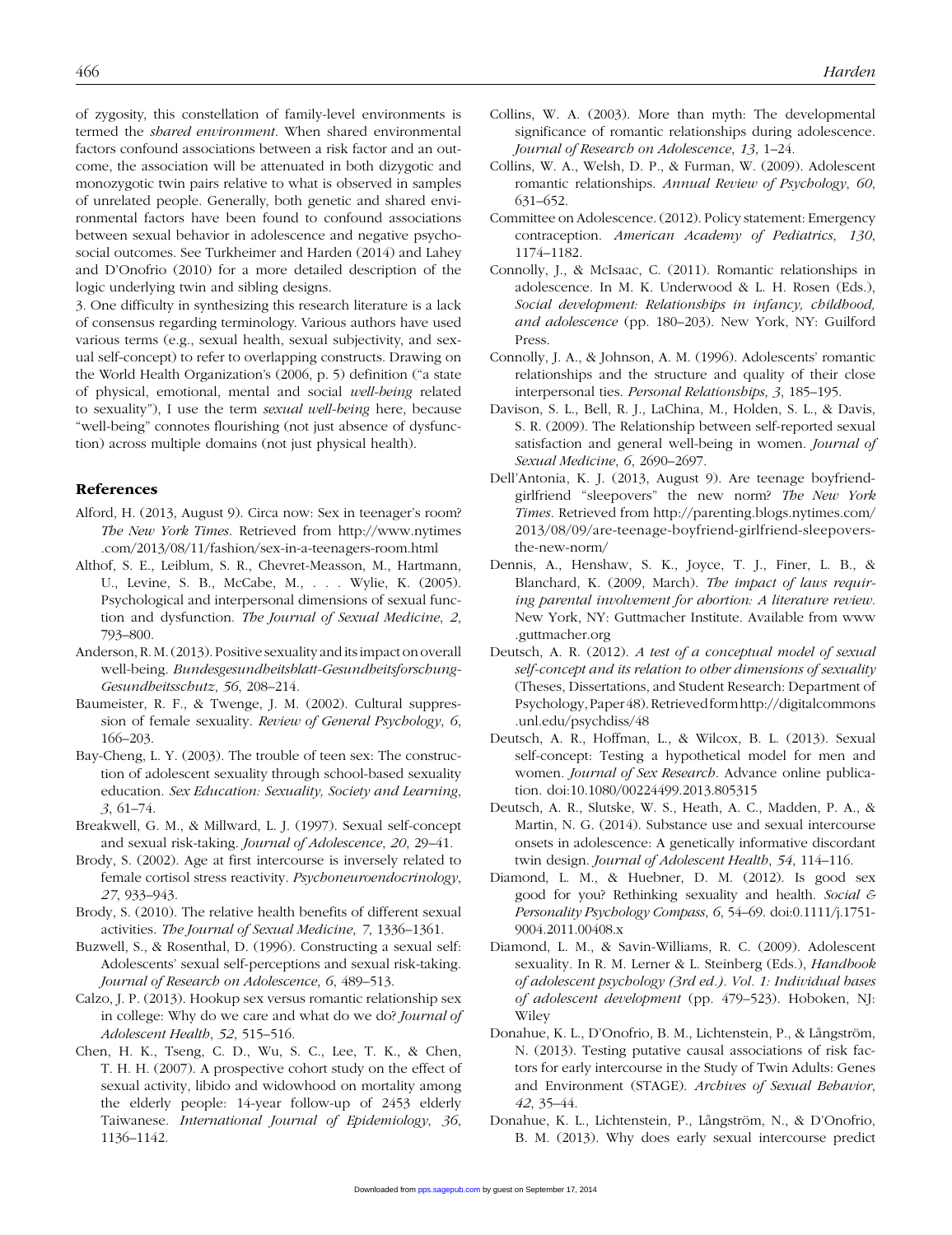subsequent maladjustment? Exploring potential familial confounds. *Health Psychology*, *32*, 180–189.

- Donahue, K. L., Lichtenstein, P., Lundström, S., Anckarsäter, H., Gumpert, C. H., Långström, N., & D'Onofrio, B. M. (2013). Childhood behavior problems and adolescent sexual risk behavior: Familial confounding in the Child and Adolescent Twin Study in Sweden (CATSS). *Journal of Adolescent Health*, *52*, 606–612.
- Donald, M., Lucke, J., Dunne, M., & Raphael, B. (1995). Gender differences associated with young people's emotional reactions to sexual intercourse. *Journal of Youth and Adolescence*, *24*, 453–464.
- D'Onofrio, B. M., Turkheimer, E., Emery, R. E., Maes, H. H., Silberg, J., & Eaves, L. J. (2007). A children of twins study of parental divorce and offspring psychopathology. *Journal of Child Psychology and Psychiatry*, *48*, 667–675.
- Elo, I. T., King, R. B., & Furstenberg, F. F., Jr. (1999). Adolescent females: Their sexual partners and the fathers of their children. *Journal of Marriage and the Family*, *61*, 74–84.
- Fine, M. (1988). Sexuality, schooling, and adolescent females: The missing discourse of desire. *Harvard Educational Review*, *58*, 29–53.
- Fortenberry, J. D. (2013). Puberty and adolescent sexuality. *Hormones and Behavior, 64*, 280–287.
- Friedman, J., & Valenti, J. (2008). *Yes means yes: Visions of female sexual power and a world without rape*. Berkeley, CA: Seal Press.
- Frohlich, P., & Meston, C. (2002). Sexual functioning and selfreported depressive symptoms among college women. *Journal of Sex Research*, *39*, 321–325.
- Geronimus, A. T. (2001). Understanding and eliminating racial inequalities in women's health in the United States: The role of the weathering conceptual framework. *Journal of the American Medical Women's Association, 56*, 133–136.
- Geronimus, A. T. (2003). Damned if you do: Culture, identity, privilege, and teenage childbearing in the United States. *Social Science & Medicine, 57*, 881–893.
- Gibbs, N. (2008, July 17). The pursuit of teen girl purity. *Time*. [Retrieved from http://content.time.com/time/magazine/](http://content.time.com/time/magazine/article/0,9171,1823930,00.html) article/0,9171,1823930,00.html
- Giordano, P. C., Manning, W. D., & Longmore, M. A. (2010). Affairs of the heart: Qualities of adolescent romantic relationships and sexual behavior. *Journal of Research on Adolescence*, *20*, 983–1013.
- Godeau, E., Nic Gabhainn, S., Vignes, C., Ross, J., Boyce, W., & Todd, J. (2008). Contraceptive use by 15-year-old students at their last sexual intercourse: Results from 24 countries. *Archives of Pediatrics & Adolescent Medicine*, *162*, 66–73.
- Goodson, P., Buhi, E. R., & Dunsmore, S. C. (2006). Self-esteem and adolescent sexual behaviors, attitudes, and intentions: A systematic review. *Journal of Adolescent Health*, *38*, 310–319.
- Grello, C. M., Welsh, D. P., Harper, M. S., & Dickson, J. W. (2003). Dating and sexual relationship trajectories and adolescent functioning. *Adolescent and Family Health*, *3*, 103–112.
- Guttmacher Institute. (2013, June). *Facts on American teens' sexual and reproductive health*. Retrieved from http:// www.guttmacher.org/pubs/FB-ATSRH.pdf
- Haffner, D. W. (1995). *Facing facts: Sexual health for America's adolescents. The report of the National Commission on Adolescent Sexual Health*. New York, NY: Sexuality Information and Education Council of the United States.
- Halpern, C. T. (2010). Reframing research on adolescent sexuality: Healthy sexual development as part of the life course. *Perspectives on Sexual and Reproductive Health*, *42*, 6–7.
- Halpern, C. T., Young, M. L., Waller, M. W., Martin, S. L., & Kupper, L. L. (2004). Prevalence of partner violence in same-sex romantic and sexual relationships in a national sample of adolescents. *Journal of Adolescent Health*, *35*, 124–131.
- Hamilton, B. E., Martin, J. A., & Ventura, S. J. (2013). *Births: Preliminary data for 2012*. Hyattsville, MD: National Center for Health Statistics.
- Harden, K. P. (2012). True love waits? A sibling-comparison study of age at first sexual intercourse and romantic relationships in young adulthood. *Psychological Science*, *23*, 1324–1336.
- Harden, K. P. (2013). Genetic influences on adolescent sexual behavior: Why genes matter for environmentally oriented researchers. *Psychological Bulletin*. Advance online publication. doi:10.1037/a0033564
- Harden, K. P., & Mendle, J. E. (2011). Adolescent sexual activity and the development of delinquent behavior: The role of relationship context. *Journal of Youth and Adolescence*, *40*, 825–838.
- Harden, K. P., Mendle, J. E., Hill, J. E., Turkheimer, E., & Emery, R. E. (2008). Rethinking timing of first sex and delinquency. *Journal of Youth and Adolescence*, *37*, 373–385.
- Harden, K. P., Turkheimer, E., Emery, R. E., D'Onofrio, B. M., Slutske, W. S., Heath, A. C., & Martin, N. G. (2007). Marital conflict and conduct problems in children-of-twins. *Child Development, 77*, 1–18.
- Haydon, A. A., Cheng, M. M., Herring, A. H., McRee, A. L., & Halpern, C. T. (2014). Prevalence and predictors of sexual inexperience in adulthood. *Archives of Sexual Behavior*, *43*, 221–230. doi:10.1007/s10508-013-0164-3
- Hensel, D. J., & Fortenberry, J. D. (2013). A multidimensional model of sexual health and sexual and prevention behavior among adolescent women. *Journal of Adolescent Health*, *52*, 219–227.
- Hensel, D. J., Fortenberry, J. D., O'Sullivan, L. F., & Orr, D. P. (2011). The developmental association of sexual selfconcept with sexual behavior among adolescent women. *Journal of Adolescence*, *34*, 675–684.
- Hertzog, C., & Nesselroade, J. R. (2003). Assessing psychological change in adulthood: An overview of methodological issues. *Psychology and Aging*, *18*, 639–657.
- Higgins, J. A., Trussell, J., Moore, N. B., & Davidson, J. K. (2010). Virginity lost, satisfaction gained? Physiological and psychological sexual satisfaction at heterosexual debut. *Journal of Sex Research*, *47*, 384–394.
- Holmberg, D., Blair, K. L., & Phillips, M. (2010). Women's sexual satisfaction as a predictor of well-being in same-sex versus mixed-sex relationships. *Journal of Sex Research*, *47*, 1–11.
- Hooghe, M. (2012). Is sexual well-being part of subjective wellbeing? An empirical analysis of Belgian (Flemish) survey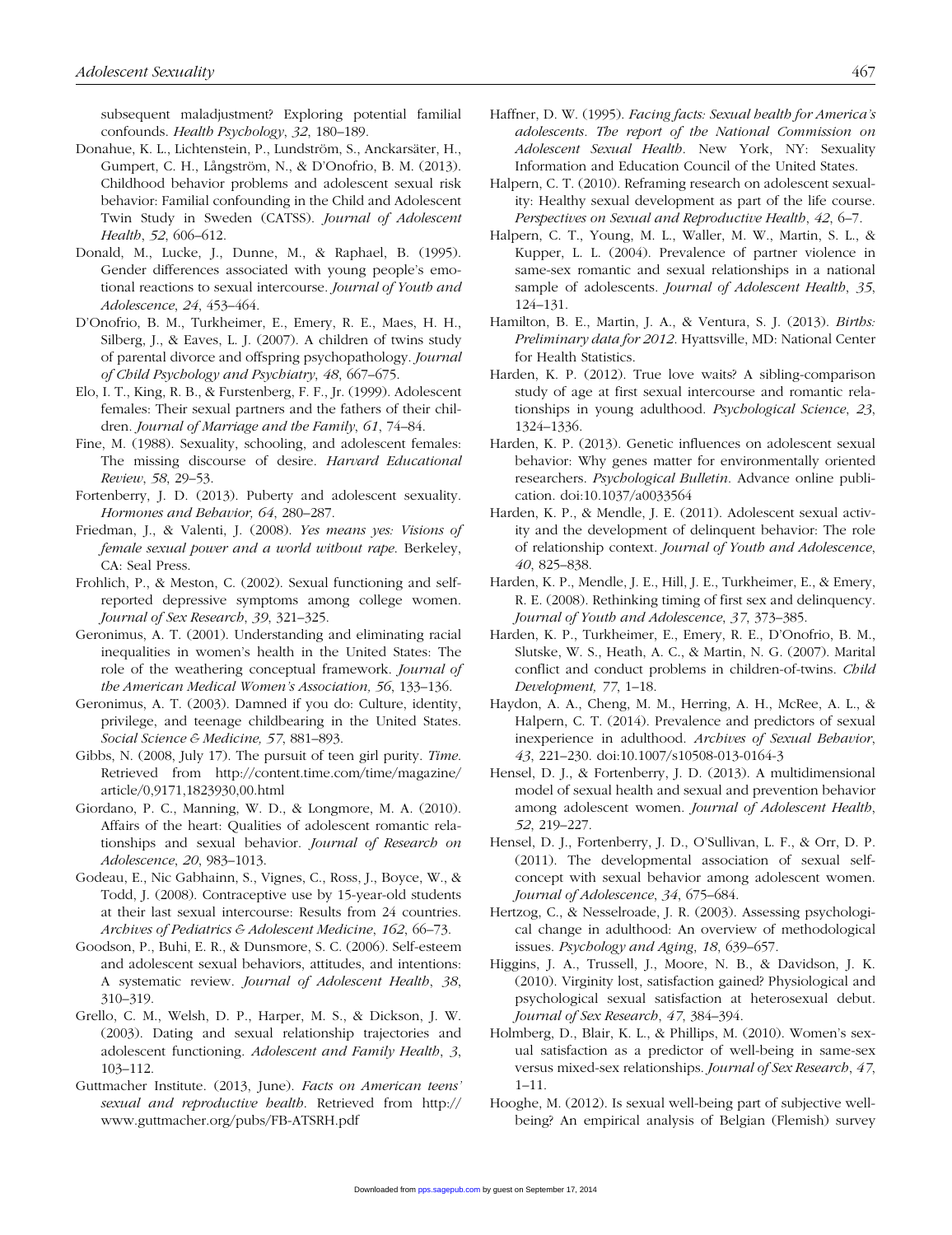data using an extended well-being scale. *Journal of Sex Research*, *49*, 264–273.

- Horn, E. E., Xu, Y., Beam, C. R., Turkheimer, E., & Emery, R. E. (2013). Accounting for the physical and mental health benefits of entry into marriage: A genetically informed study of selection and causation. *Journal of Family Psychology*, *27*, 30–41.
- Hotz, V. J., McElroy, S. W., & Sanders, S. G. (1996). The costs and consequences of teenage childbearing for mothers. *Chicago Policy Review*, *64*, 55–94.
- Huibregtse, B. M., Bornovalova, M. A., Hicks, B. M., McGue, M., & Iacono, W. (2011). Testing the role of adolescent sexual initiation in later-life sexual risk behavior: A longitudinal twin design. *Psychological Science*, *22*, 924–933.
- Hymowitz, K., Carroll, J. S., Wilcox, W. B., & Kaye, K. (2013). *Knot yet: The benefits and costs of delayed marriage in America*. Retrieved from http://nationalmarriageproject. [org/wp-content/uploads/2013/03/KnotYet-FinalForWeb](http://nationalmarriageproject.org/wp-content/uploads/2013/03/KnotYet-FinalForWeb.pdf) .pdf
- Impett, E. A., & Tolman, D. L. (2006). Late adolescent girls' sexual experiences and sexual satisfaction. *Journal of Adolescent Research*, *21*, 628–646.
- Jackson, S. M., & Cram, F. (2003). Disrupting the sexual double standard: Young women's talk about heterosexuality. *British Journal of Social Psychology*, *42*, 113–127.
- Jocklin, V., McGue, M., & Lykken, D. T. (1996). Personality and divorce: A genetic analysis. *Journal of Personality and Social Psychology*, *71*, 288–299.
- Joyner, K., Manning, W., & Bogle, W. (2013). *The stability and qualities of same-sex and different-sex couples in young adulthood* (Center for Family and Demographic Research, [2013 Working Paper Series\). Retrieved from http://www](http://www.bgsu.edu/organizations/cfdr/file127059.pdf) .bgsu.edu/organizations/cfdr/file127059.pdf
- Kohler, P. K., Manhart, L. E., & Lafferty, W. E. (2008). Abstinenceonly and comprehensive sex education and the initiation of sexual activity and teen pregnancy. *Journal of Adolescent Health*, *42*, 344–351.
- Kreager, D. A., & Staff, J. (2009). The sexual double standard and adolescent peer acceptance. *Social Psychology Quarterly*, *72*, 143–164.
- Lahey, B. B., & D'Onofrio, B. M. (2010). All in the family: Comparing siblings to test causal hypotheses regarding environmental influences on behavior. *Current Directions in Psychological Science*, *19*, 319–323.
- Linley, P., Joseph, S., Harrington, S., & Wood, A. M. (2006). Positive psychology: Past, present, and (possible) future. *The Journal of Positive Psychology*, *1*, 3–16.
- Manning, W. D., Longmore, M. A., & Giordano, P. C. (2000). The relationship context of contraceptive use at first intercourse. *Family Planning Perspectives*, *32*, 104–110.
- Manning, W. D., Longmore, M. A., & Giordano, P. C. (2005). Adolescents' involvement in non-romantic sexual activity. *Social Science Research*, *34*, 384–407.
- Martin, K. A. (1996). *Puberty, sexuality, and the self: Boys and girls at adolescence*. New York, NY: Routledge.
- Martinez, G., Copen, C. E., & Abma, J. C. (2011). *Teenagers in the United States: Sexual activity, contraceptive use, and childbearing, 2006–2010 National Survey of Family Growth* (Vital Health Statistics, Series 23, Number 31). Washington,

DC: National Center for Health Statistics. Retrieved from http://www.cdc.gov/nchs/data/series/sr\_23/sr23\_031.pdf

- McCarthy, B., & Casey, T. (2008). Love, sex, and crime: Adolescent romantic relationships and offending. *American Sociological Review*, *73*, 944–969.
- McCarthy, B., & Grodsky, E. (2011). Sex and school: Adolescent sexual intercourse and education. *Social Problems*, *58*, 213– 234.
- Mendle, J., Ferrero, J., Moore, S., & Harden, K. P. (2013). Depression and adolescent sexual activity in romantic and non-romantic relational contexts: A genetically-informative sibling comparison. *Journal of Abnormal Psychology*, *122*, 51–63.
- Missari, S. A. (2013). *Sexual empowerment for all? Exploring the connections between social inequality and expectations of sexual pleasure from adolescence to young adulthood* (Doctoral Dissertations, Paper 28). Retrieved from http:// digitalcommons.uconn.edu/dissertations
- Moffitt, T. E. (1993). Adolescence-limited and life-course-persistent antisocial behavior: A developmental taxonomy. *Psychological Review*, *100*, 674–701.
- Monahan, K. C., & Lee, J. M. (2008). Adolescent sexual activity: Links between relational context and depressive symptoms. *Journal of Youth and Adolescence*, *37*, 917–927.
- Mustanski, B., Birkett, M., Greene, G. J., Rosario, M., Bostwick, W., & Everett, B. G. (2014). The association between sexual orientation identity and behavior across race/ethnicity, sex, and age in a probability sample of high school students. *American Journal of Public Health*, *104*, 237–244.
- Nesselroade J. R. (1991). The warp and the woof of the developmental fabric. In R. M. Downs, L. S. Liben, & D. S. Palermo (Eds.), *Visions of aesthetics, the environment, and development: The legacy of Joachim F. Wohlwill* (pp. 213– 240). Hillsdale, NJ: Erlbaum.
- Nolen-Hoeksema, S., & Girgus, J. S. (1994). The emergence of gender differences in depression during adolescence. *Psychological Bulletin*, *115*, 424–443.
- O'Sullivan, L. F., Meyer-Bahlburg, H. F., & McKeague, I. W. (2006). The development of the sexual self-concept inventory for early adolescent girls. *Psychology of Women Quarterly*, *30*, 139–149.
- Panchaud, C., Singh, S., Feivelson, D., & Darroch, J. E. (2000). Sexually transmitted diseases among adolescents in developed countries. *Family Planning Perspectives*, *32*, 24–32.
- Raboch, J., & Barták, V. (1983). Coitarche and orgastic capacity. *Archives of Sexual Behavior*, *12*, 409–413.
- Reece, M., Herbenick, D., Schick, V., Sanders, S. A., Dodge, B., & Fortenberry, J. D. (2010). Condom use rates in a national probability sample of males and females ages 14 to 94 in the United States. *The Journal of Sexual Medicine*, *7*, 266–276.
- Reiss, I. L. (1970). Premarital sex as deviant behavior: An application of current approaches to deviance. *American Sociological Review*, *35*, 78–87.
- Ringrose, J. (2013). *Postfeminist education? Girls and the sexual politics of schooling*. New York, NY: Routledge.
- Rosin, H. (2012, September). Boys on the side. *The Atlantic*. [Retrieved from http://www.theatlantic.com/magazine/](http://www.theatlantic.com/magazine/archive/2012/09/boys-on-the-side/309062/) archive/2012/09/boys-on-the-side/309062/